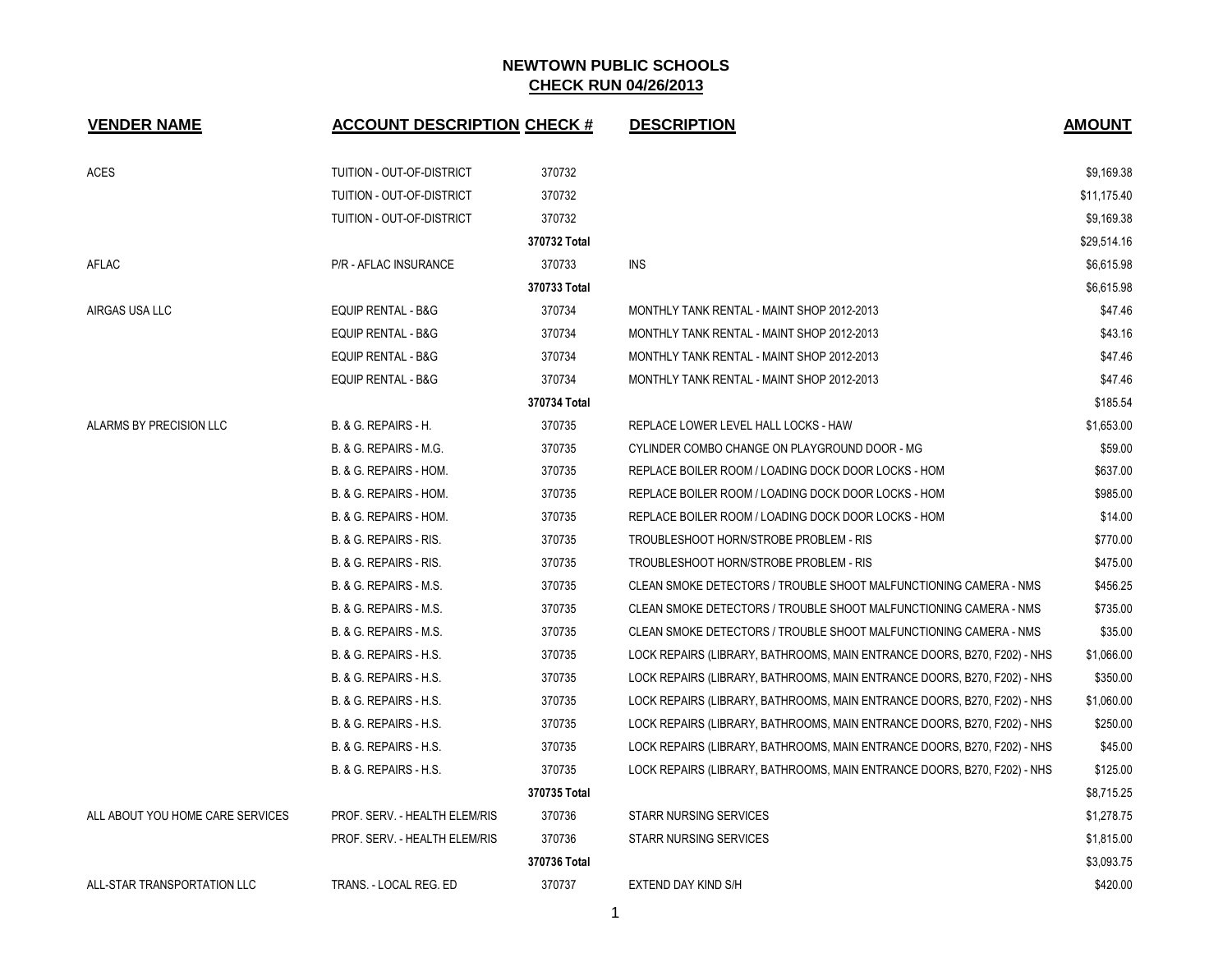| <b>VENDER NAME</b>   | <b>ACCOUNT DESCRIPTION CHECK #</b> |              | <b>DESCRIPTION</b>                                    | <b>AMOUNT</b> |
|----------------------|------------------------------------|--------------|-------------------------------------------------------|---------------|
|                      | TRANS. - LOCAL REG. ED             | 370737       | EXT DAY KIND S/H                                      | \$546.00      |
|                      | STUDENT TRAVEL - MUSIC             | 370737       | COLOR GUARD TO WHITNEY SCHOOL-                        | \$1,470.00    |
|                      | STUDENT TRAVEL - SPORTS            | 370737       | LACROSSE-SOFTBALL-TENNIS                              | \$670.00      |
|                      | STUDENT TRAVEL - SPORTS            | 370737       | LACROSSE-SOFTBALL-TENNIS                              | \$3,045.00    |
|                      | STUDENT TRAVEL - SPORTS            | 370737       | LACROSSE-TENNIS-BASEBALL                              | \$2,245.00    |
|                      | STUDENT TRAVEL - MUSIC             | 370737       | <b>COLOR GUARD TO TRUMBULL</b>                        | \$980.00      |
|                      | STUDENT TRAVEL - SPORTS            | 370737       | LACROSSE GOLF-TENNIS                                  | \$1,505.00    |
|                      |                                    | 370737 Total |                                                       | \$10,881.00   |
| <b>LAURA ALTIERI</b> | OFF. SUPPLIES - ADMIN.             | 370738       | PROF DEV., EA. MEETINGS                               | \$96.90       |
|                      | OFF. SUPPLIES - ADMIN.             | 370738       | PROF DEV. SUPPLIES FACULTY                            | \$137.39      |
|                      |                                    | 370738 Total |                                                       | \$234.29      |
| AMAZON.COM CREDIT    | <b>TEXTBOOKS - CLASSROOM</b>       | 370739       | Endangered Species Unit, classroom                    | \$78.70       |
|                      | <b>TEXTBOOKS - CLASSROOM</b>       | 370739       | Endangered Species Unit, classroom libraries, grade 2 | \$132.60      |
|                      | TEXTBOOKS - CLASSROOM              | 370739       | Endangered Species Unit, classroom libraries, grade 2 | \$41.17       |
|                      | TEXTBOOKS - CLASSROOM              | 370739       | Endangered Species Unit, classroom libraries, grade 2 | \$201.23      |
|                      | TEXTBOOKS - CLASSROOM              | 370739       | Endangered Species Unit, classroom libraries, grade 2 | \$12.50       |
|                      | TEXTBOOKS - CLASSROOM              | 370739       | Endangered Species Unit, classroom libraries, grade 2 | \$12.50       |
|                      |                                    | 370739 Total |                                                       | \$478.70      |
| AMAZON.COM CREDIT    | <b>SUPPLIES - LIBRARY</b>          | 370740       | Amazon Book Order *see attached*                      | \$13.51       |
|                      | <b>SUPPLIES - LIBRARY</b>          | 370740       | Shipping                                              | \$3.99        |
|                      | SUPPLIES - LIBRARY                 | 370740       | Amazon Book Order *see attached*                      | \$33.95       |
|                      | <b>SUPPLIES - LIBRARY</b>          | 370740       | Amazon Book Order *see attached*                      | \$19.00       |
|                      | <b>SUPPLIES - LIBRARY</b>          | 370740       | Shipping                                              | \$3.99        |
|                      | <b>SUPPLIES - LIBRARY</b>          | 370740       | Amazon Book Order *see attached*                      | \$451.75      |
|                      | <b>SUPPLIES - LIBRARY</b>          | 370740       | Amazon Book Order *see attached* No Shipping          | \$165.15      |
|                      | SUPPLIES - LIBRARY                 | 370740       | Amazon Book Order *see attached* No Shipping          | \$180.22      |
|                      | <b>SUPPLIES - LIBRARY</b>          | 370740       | Amazon Book Order *see attached*                      | \$19.50       |
|                      | SUPPLIES - LIBRARY                 | 370740       | shipping                                              | \$2.98        |
|                      | <b>SUPPLIES - LIBRARY</b>          | 370740       | Amazon Book Order *see attached*                      | \$47.77       |
|                      | <b>SUPPLIES - LIBRARY</b>          | 370740       | shipping                                              | \$4.58        |
|                      |                                    | 370740 Total |                                                       | \$946.39      |
| AMAZON.COM CREDIT    | INSTR. SUPPLIES - CLASSROOM        | 370741       | <b>SEE ATTACH</b>                                     | \$79.48       |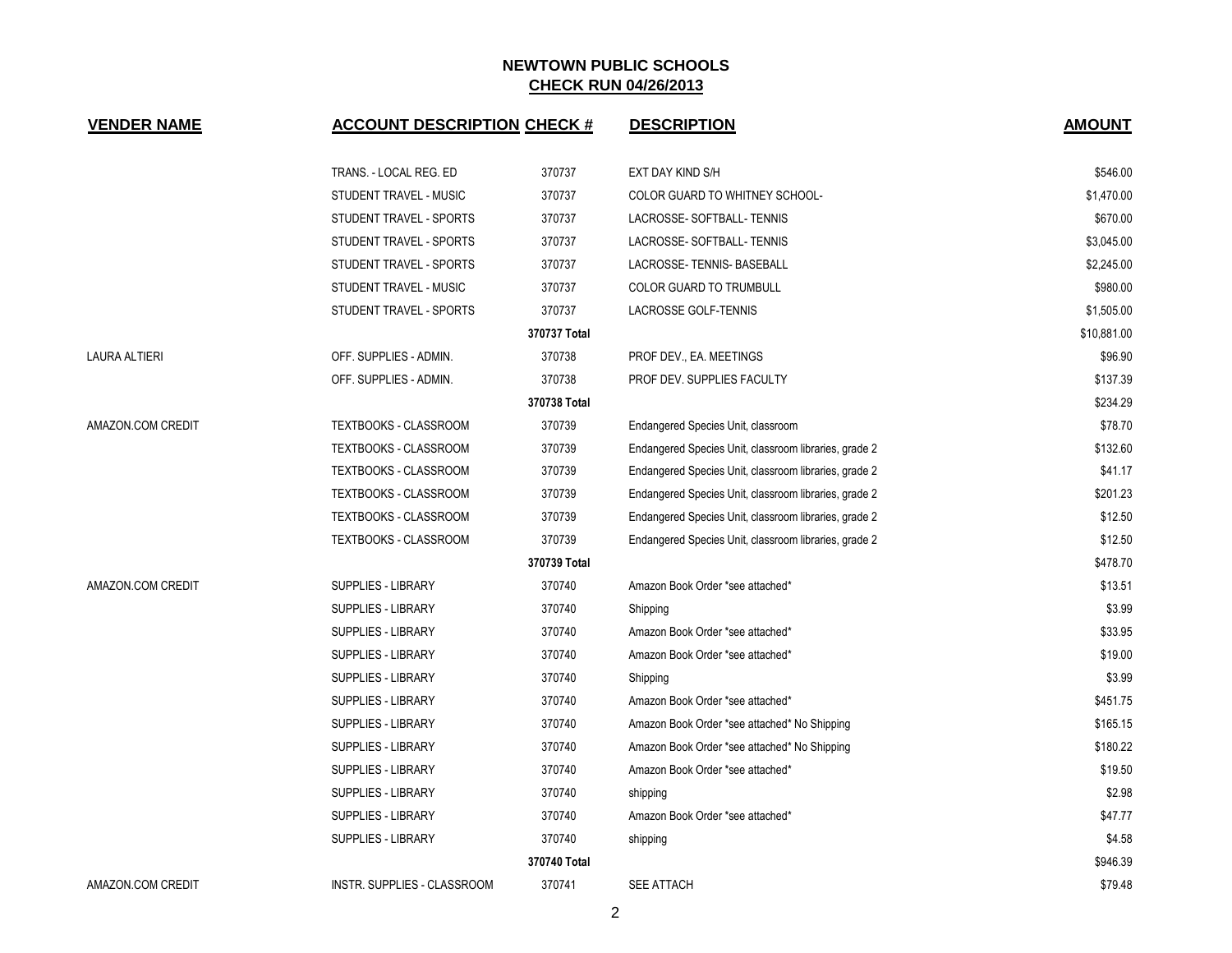| <b>VENDER NAME</b>               | <b>ACCOUNT DESCRIPTION CHECK #</b>  |              | <b>DESCRIPTION</b>                                                       | <b>AMOUNT</b> |
|----------------------------------|-------------------------------------|--------------|--------------------------------------------------------------------------|---------------|
|                                  | <b>INSTR. SUPPLIES - CLASSROOM</b>  | 370741       | <b>SEE ATTACH</b>                                                        | \$79.48       |
|                                  | <b>INSTR. SUPPLIES - CLASSROOM</b>  | 370741       | <b>SEE ATTACH</b>                                                        | \$79.47       |
|                                  | INSTR. SUPPLIES - CLASSROOM         | 370741       |                                                                          | \$79.47       |
|                                  |                                     | 370741 Total |                                                                          | \$317.90      |
| AMAZON.COM CREDIT                | <b>TEXTBOOKS - ENGLISH</b>          | 370742       | Fire Girl by Tony Abbott (hardcover                                      | \$24.10       |
|                                  | <b>INSTR. SUPPLIES - ENGLISH</b>    | 370742       | Califone 1886 spirit sd multimedia cd player for classroom use (reading) | \$85.30       |
|                                  | <b>INSTR. SUPPLIES - ENGLISH</b>    | 370742       | Shipping and handling                                                    | \$14.85       |
|                                  | OFF. SUPPLIES - ADMIN.              | 370742       | Toners for HP1505 Printers, pack of 2. Free shipping                     | \$245.24      |
|                                  | INSTR. SUPPLIES - READING           | 370742       | Audio CD, Middle School Get Me Out Of Here! By James Patterson.          | \$53.96       |
|                                  | INSTR. SUPPLIES - CLASSROOM         | 370742       | DVD-Learn to See, Learn to Draw                                          | \$19.95       |
|                                  | <b>INSTR. SUPPLIES - CLASSROOM</b>  | 370742       | Independent Lens, DVD Between the Folds. Free Shipping                   | \$19.52       |
|                                  | <b>INSTR. SUPPLIES - MUSIC</b>      | 370742       | LaCie 2TD P 9230 External Hard Drive, Item 302002. Free Shipping         | \$114.99      |
|                                  | OFF. SUPPLIES - ADMIN.              | 370742       | Two-pack of national School Calendar for 2013-2014. Free Shipping        | \$120.00      |
|                                  | <b>INSTR. SUPPLIES - CLASSROOM</b>  | 370742       | Paper cutter, X-Acto 24x24, wooden. Free shipping                        | \$182.43      |
|                                  |                                     | 370742 Total |                                                                          | \$880.34      |
| AMAZON.COM CREDIT                | INSTR. SUPPLIES - COMPUTER ED.      | 370743       | Genuine HP LaserJet 15X Black print cartridge Free shipping              | \$911.88      |
|                                  |                                     | 370743 Total |                                                                          | \$911.88      |
| AMAZON.COM CREDIT                | <b>INSTR. SUPPLIES - ENGLISH</b>    | 370744       | El Gran Gatsby (Spanish Edition) (paperback)                             | \$6.66        |
|                                  | <b>INSTR. SUPPLIES - ENGLISH</b>    | 370744       | SHAKESPEARE UNCOVERED COMPLETE SET DVD FORMAT                            | \$23.99       |
|                                  | <b>INSTR. SUPPLIES - ENGLISH</b>    | 370744       | DVD MAN ON WIRE (2008)                                                   | \$14.37       |
|                                  | <b>INSTR. SUPPLIES - ENGLISH</b>    | 370744       | <b>GRANDMAX MINI TWEAKERS BLACK</b>                                      | \$57.16       |
|                                  | <b>INSTR. SUPPLIES - ENGLISH</b>    | 370744       | THE TEMPEST DVD with Helen Mirren (2010)                                 | \$14.81       |
|                                  | <b>INSTR. SUPPLIES - SCIENCE</b>    | 370744       | GRANDMAX MINI TWEAKERS BLACK (for use in A 206 LAB)                      | \$14.29       |
|                                  |                                     | 370744 Total |                                                                          | \$131.28      |
| AMERICAN SCHOOL COUNSELOR ASSOC. | CONTRACTED SERV. - GUIDANCE         | 370745       | Membership Application - Cathy Ostar - NO SHIPPING                       | \$129.00      |
|                                  |                                     | 370745 Total |                                                                          | \$129.00      |
| APPERSON                         | INSTR. SUPPLIES - LIFE MAN./CULINAI | 370746       | 15 MC A-E W/T/F 9 DIGIT ID & ESSAY FORM 15 AS ITEM 28190                 | \$35.87       |
|                                  | <b>INSTR. SUPPLIES - SCIENCE</b>    | 370746       | form $28190(15$ questions)                                               | \$53.00       |
|                                  | <b>INSTR. SUPPLIES - SCIENCE</b>    | 370746       | form 27120 (100 questions)                                               | \$130.00      |
|                                  | <b>INSTR. SUPPLIES - SCIENCE</b>    | 370746       | Shipping Charge                                                          | \$17.42       |
|                                  |                                     | 370746 Total |                                                                          | \$236.29      |
| AQUARION WATER COMPANY OF CT     | WATER - H.                          | 370747       | WATER 200332183                                                          | \$332.74      |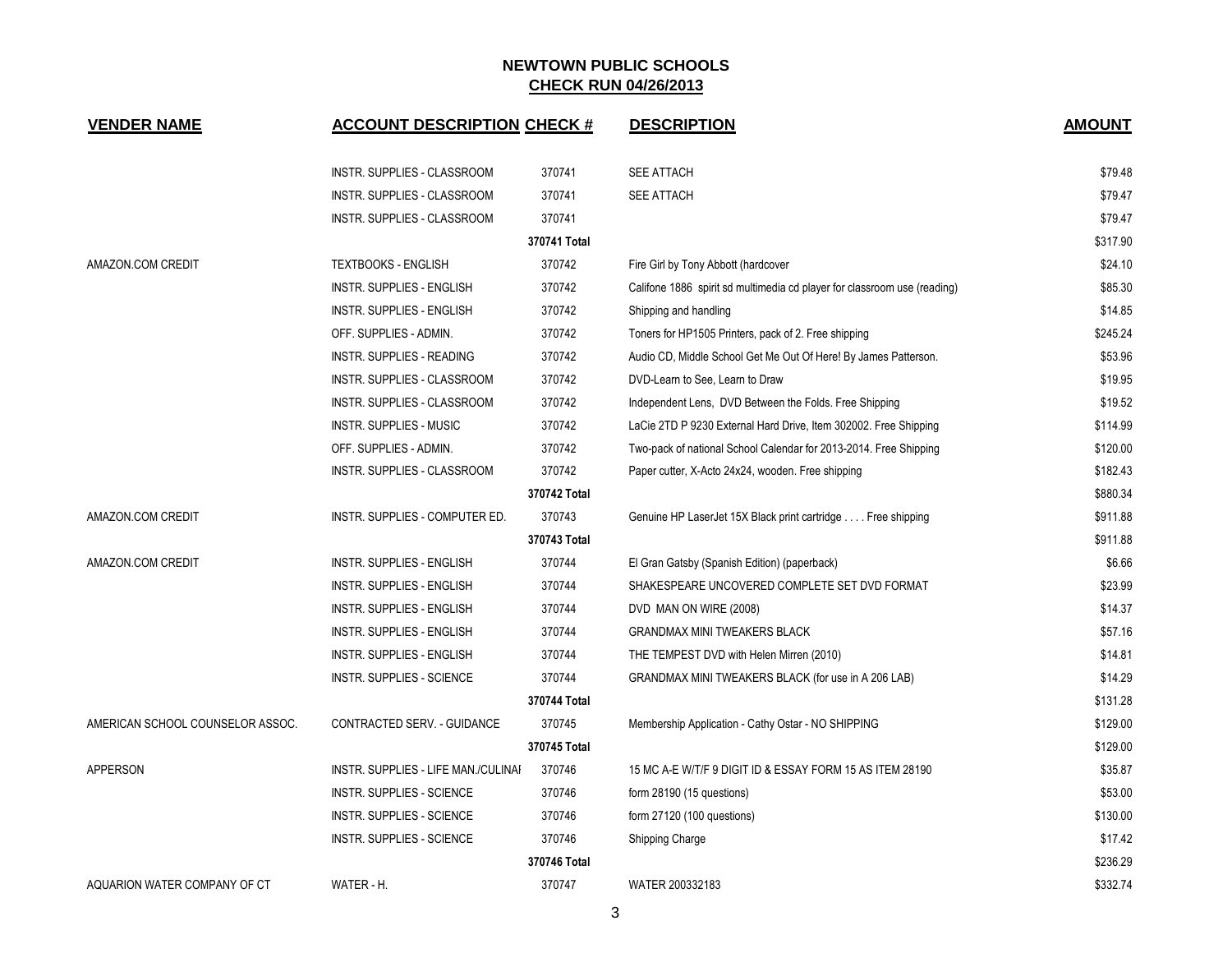| <b>VENDER NAME</b>        | <b>ACCOUNT DESCRIPTION CHECK #</b> |              | <b>DESCRIPTION</b>                            | <b>AMOUNT</b> |
|---------------------------|------------------------------------|--------------|-----------------------------------------------|---------------|
|                           | WATER - S.H.                       | 370747       | WATER 200326171                               | \$180.80      |
|                           | WATER - M.S.                       | 370747       | WATER 200330637                               | \$706.57      |
|                           | WATER - H.S.                       | 370747       | WATER 200331205                               | \$30.13       |
|                           | WATER - H.S.                       | 370747       | WATER 200328870                               | \$1,434.62    |
|                           | WATER - H.S.                       | 370747       | WATER 200328345                               | \$180.80      |
|                           |                                    | 370747 Total |                                               | \$2,865.66    |
| ASSOCIATED REFUSE HAULERS | <b>REFUSE REMOVAL</b>              | 370748       | REFUSE DISPOSAL - ALL SCHOOLS 2012-2013       | \$7,289.39    |
|                           | <b>REFUSE REMOVAL</b>              | 370748       | CARDBOARD RECYCLING - ALL SCHOOLS 2012-2013   | \$58.00       |
|                           | <b>REFUSE REMOVAL</b>              | 370748       | CARDBOARD RECYCLING - ALL SCHOOLS 2012-2013   | \$98.00       |
|                           | <b>REFUSE REMOVAL</b>              | 370748       | CARDBOARD RECYCLING - ALL SCHOOLS 2012-2013   | \$116.00      |
|                           | <b>REFUSE REMOVAL</b>              | 370748       | CARDBOARD RECYCLING - ALL SCHOOLS 2012-2013   | \$280.00      |
|                           | <b>REFUSE REMOVAL</b>              | 370748       | CARDBOARD RECYCLING - ALL SCHOOLS 2012-2013   | \$118.00      |
|                           | <b>REFUSE REMOVAL</b>              | 370748       | CARDBOARD RECYCLING - ALL SCHOOLS 2012-2013   | \$280.00      |
|                           |                                    | 370748 Total |                                               | \$8,239.39    |
| AT&T                      | <b>TELEPHONE &amp; CABLE</b>       | 370754       | <b>SERVICES 2012/13</b>                       | \$70.81       |
|                           |                                    | 370754 Total |                                               | \$70.81       |
| AT&T                      | <b>TELEPHONE &amp; CABLE</b>       | 370751       | <b>SERVICES 2012/13</b>                       | \$355.88      |
|                           |                                    | 370751 Total |                                               | \$355.88      |
| AT&T                      | <b>TELEPHONE &amp; CABLE</b>       | 370749       | <b>SERVICES 2012/13</b>                       | \$349.02      |
|                           |                                    | 370749 Total |                                               | \$349.02      |
| AT&T                      | <b>TELEPHONE &amp; CABLE</b>       | 370750       | <b>SERVICES 2012/13</b>                       | \$801.97      |
|                           |                                    | 370750 Total |                                               | \$801.97      |
| AT&T                      | <b>TELEPHONE &amp; CABLE</b>       | 370753       | <b>SERVICES 2012/13</b>                       | \$112.41      |
|                           |                                    | 370753 Total |                                               | \$112.41      |
| AT&T                      | <b>TELEPHONE &amp; CABLE</b>       | 370752       | <b>SERVICES 2012/13</b>                       | \$112.49      |
|                           |                                    | 370752 Total |                                               | \$112.49      |
| <b>ATOMIC EVENTS</b>      | STAFF TRAIN. - STAFF DEVELOP.      | 370755       | ATOMIC Dine & Discus Invoices 441,443,445,448 | \$41.25       |
|                           | STAFF TRAIN. - STAFF DEVELOP.      | 370755       | ATOMIC Dine & Discus Invoices 441,443,445,448 | \$41.25       |
|                           | STAFF TRAIN. - STAFF DEVELOP.      | 370755       | ATOMIC Dine & Discus Invoices 441,443,445,448 | \$41.25       |
|                           | STAFF TRAIN. - STAFF DEVELOP.      | 370755       | ATOMIC Dine & Discus Invoices 441,443,445,448 | \$41.25       |
|                           |                                    | 370755 Total |                                               | \$165.00      |
| ATTAINMENT COMPANY INC.   | INSTR. SUPPLIES - SP. ED. PREK-8   | 370756       | GO NOW CASE FOR I PAD GO-PAD23W               | \$59.00       |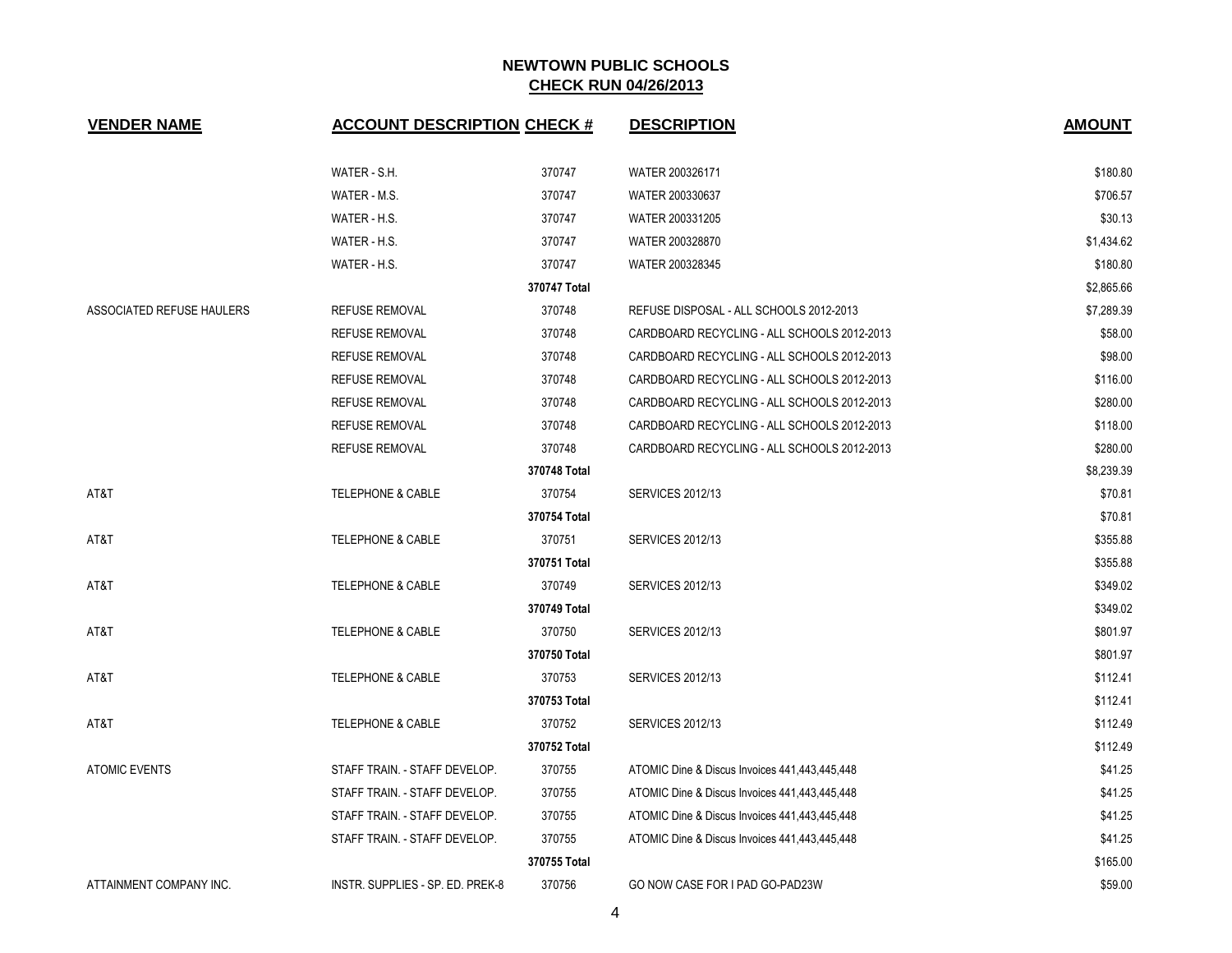| <b>VENDER NAME</b>                  | <b>ACCOUNT DESCRIPTION CHECK #</b>  |              | <b>DESCRIPTION</b>                                        | <b>AMOUNT</b> |
|-------------------------------------|-------------------------------------|--------------|-----------------------------------------------------------|---------------|
|                                     | INSTR. SUPPLIES - SP. ED. PREK-8    | 370756       | <b>SHIPPING</b>                                           | \$5.00        |
|                                     |                                     | 370756 Total |                                                           | \$64.00       |
| <b>BRIAN BALLERINI</b>              | <b>B&amp;G SUPPLIES - CUSTODIAL</b> | 370757       | SHOE'S (30509)                                            | \$100.00      |
|                                     |                                     | 370757 Total |                                                           | \$100.00      |
| <b>ANNETTE BARBOUR</b>              | TRANS. - LOCAL SPECIAL ED           | 370758       | SERV 04/08/13 THRU 04/12/13                               | \$400.00      |
|                                     |                                     | 370758 Total |                                                           | \$400.00      |
| BECKER'S SCHOOL SUPPLIES            | INSTR. SUPPLIES - CLASSROOM         | 370759       | File N Save System # T1022                                | \$49.96       |
|                                     | INSTR. SUPPLIES - CLASSROOM         | 370759       | sets File n Save Chart Folders T1023K                     | \$43.98       |
|                                     | INSTR. SUPPLIES - CLASSROOM         | 370759       | freight                                                   | \$15.52       |
|                                     |                                     | 370759 Total |                                                           | \$109.46      |
| <b>BER</b>                          | STAFF TRAIN. - CLASSROOM            | 370760       | Children s Literature Seminar - Hartford December 7, 2012 | \$229.00      |
|                                     |                                     | 370760 Total |                                                           | \$229.00      |
| BERKSHIRE SEPTIC & PORTABLE TOILET  | <b>EQUIP RENTAL - SPORTS</b>        | 370761       | PORTABLE TOILETS FOR SCHOOL YEAR                          | \$480.00      |
|                                     |                                     | 370761 Total |                                                           | \$480.00      |
| <b>BEVERLY BJORKLUND</b>            | <b>INSTR. SUPPLIES - CLASSROOM</b>  | 370762       | <b>BOOKPLATES FOR BOOK DONATIONS</b>                      | \$100.89      |
|                                     |                                     | 370762 Total |                                                           | \$100.89      |
| BLANCHETTE SPORTING GOODS           | INSTR. SUPPLIES - SPORTS            | 370763       | BATTING TIES- GOLF BALLS- T-BALL BAT                      | \$169.50      |
|                                     |                                     | 370763 Total |                                                           | \$169.50      |
| BLUE LABEL BATTERY INC.             | INSTR. SUPPLIES - CLASSROOM         | 370764       | PROJECTOR LAP XD500U-ST-PART 73715X                       | \$507.00      |
|                                     | REPAIRS - INFO. TECH.               | 370764       | Batteries for Dell Latitude D520 6 cell battery           | \$244.00      |
|                                     |                                     | 370764 Total |                                                           | \$751.00      |
| THE BOOKSOURCE                      | <b>TEXTBOOKS - CLASSROOM</b>        | 370765       | Iris and Walter Code #J-IRI-12-13                         | \$142.72      |
|                                     | TEXTBOOKS - CLASSROOM               | 370765       | Poppleton Code #J-POP 11-12                               | \$59.80       |
|                                     | TEXTBOOKS - CLASSROOM               | 370765       | Fox Code #J-FOX 11-12                                     | \$83.72       |
|                                     | TEXTBOOKS - CLASSROOM               | 370765       | Commander Toad Code #K-CTO=12-13                          | \$107.76      |
|                                     | <b>TEXTBOOKS - CLASSROOM</b>        | 370765       | Arthur Code #K-ART 12-13                                  | \$101.68      |
|                                     | <b>TEXTBOOKS - CLASSROOM</b>        | 370765       | The Best Place to Read Code #9780375837579.00             | \$340.60      |
|                                     |                                     | 370765 Total |                                                           | \$836.28      |
| BROOKS ENVIRONMENTAL CONSULTING LLC | <b>PROF. SERV. - B. &amp; G.</b>    | 370766       | ASBESTOS DESIGNATED PERSON 2012-2013                      | \$850.00      |
|                                     |                                     | 370766 Total |                                                           | \$850.00      |
| <b>BSN SPORTS INC.</b>              | <b>INSTR. SUPPLIES - SPORTS</b>     | 370767       | CASE OF PENN 1 CHAMPIONSHIP TENNIS BALLS- B-32 MTPENCAN24 | \$999.90      |
|                                     | <b>INSTR. SUPPLIES - SPORTS</b>     | 370767       | <b>SHIPPING</b>                                           | \$100.00      |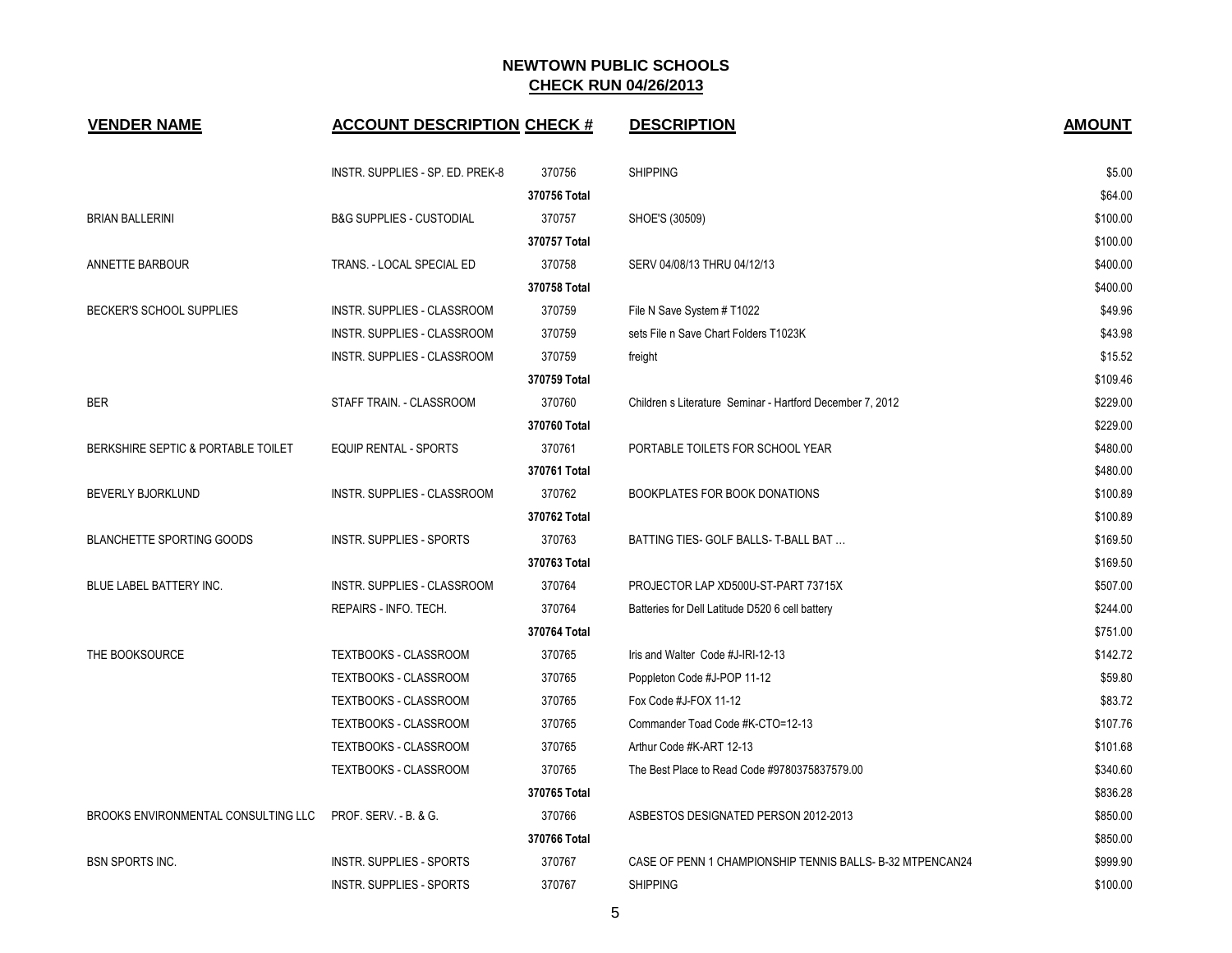| <b>VENDER NAME</b>                   | <b>ACCOUNT DESCRIPTION CHECK #</b> |              | <b>DESCRIPTION</b>                                                              | <b>AMOUNT</b> |
|--------------------------------------|------------------------------------|--------------|---------------------------------------------------------------------------------|---------------|
|                                      |                                    | 370767 Total |                                                                                 | \$1,099.90    |
| <b>BUG BUSTER INC.</b>               | <b>B&amp;G CONTRACTED SERV.</b>    | 370768       | MONTHLY PEST CONTROL - ALL SCHOOLS 2012-2013                                    | \$100.00      |
|                                      | <b>B&amp;G CONTRACTED SERV.</b>    | 370768       | MONTHLY PEST CONTROL - ALL SCHOOLS 2012-2013                                    | \$73.42       |
|                                      | <b>B&amp;G CONTRACTED SERV.</b>    | 370768       | MONTHLY PEST CONTROL - ALL SCHOOLS 2012-2013                                    | \$74.69       |
|                                      | <b>B&amp;G CONTRACTED SERV.</b>    | 370768       | MONTHLY PEST CONTROL - ALL SCHOOLS 2012-2013                                    | \$74.69       |
|                                      | <b>B&amp;G CONTRACTED SERV.</b>    | 370768       | MONTHLY PEST CONTROL - ALL SCHOOLS 2012-2013                                    | \$73.42       |
|                                      | <b>B&amp;G CONTRACTED SERV.</b>    | 370768       | MONTHLY PEST CONTROL - ALL SCHOOLS 2012-2013                                    | \$75.52       |
|                                      | B&G CONTRACTED SERV.               | 370768       | MONTHLY PEST CONTROL - ALL SCHOOLS 2012-2013                                    | \$75.52       |
|                                      | <b>B&amp;G CONTRACTED SERV.</b>    | 370768       | MONTHLY PEST CONTROL - ALL SCHOOLS 2012-2013                                    | \$81.33       |
|                                      |                                    | 370768 Total |                                                                                 | \$628.59      |
| BYTESPEED, LLC                       | REPAIRS - INFO. TECH.              | 370769       | LCS Screen 10 inch - part # 01A4030 - WSVGA 1024 x 600 HANNSTAR                 | \$105.00      |
|                                      |                                    | 370769 Total |                                                                                 | \$105.00      |
| CANON SOLUTIONS AMERICA INC.         | COPIER RENTAL - CLASSROOM          | 370770       | COLOR COPIES 2012/13                                                            | \$667.60      |
|                                      | COPIER RENTAL - BUS. SERV.         | 370770       | COLOR COPIES 2012/13                                                            | \$591.15      |
|                                      |                                    | 370770 Total |                                                                                 | \$1,258.75    |
| CASEY'S WOOD PRODUCTS INC.           | <b>INSTR. SUPPLIES - SCIENCE</b>   | 370771       | Wood Toy Wheel, 1 X 1/4, Model 60B                                              | \$24.48       |
|                                      | <b>INSTR. SUPPLIES - SCIENCE</b>   | 370771       | Shipping                                                                        | \$8.95        |
|                                      |                                    | 370771 Total |                                                                                 | \$33.43       |
| <b>CENGAGE LEARNING</b>              | TEXTBOOKS - CLASSROOM              | 370772       | Bookroom for Grades 3-5 Classroom Set Code #978-07362-94430                     | \$2,643.85    |
|                                      | TEXTBOOKS - CLASSROOM              | 370772       | Shipping/Handling                                                               | \$264.39      |
|                                      |                                    | 370772 Total |                                                                                 | \$2,908.24    |
| <b>CIRMA</b>                         | LIABILITY/UMBRELLA INS.            | 370773       | 2011/12 LAP REIMB DEDUCTIBLE                                                    | \$5,246.50    |
|                                      |                                    | 370773 Total |                                                                                 | \$5,246.50    |
| THE COLLEGE BOARD                    | INSTR. SUPPLIES - SCIENCE          | 370774       | Student Manual 120085065 Single Copy AP Chemistry Guided Inquiry Investigations | \$18.00       |
|                                      | <b>INSTR. SUPPLIES - SCIENCE</b>   | 370774       | Teacher manual 120085064 Single Cop AP Chemistry Guided Inquiry Investigations  | \$18.00       |
|                                      | <b>INSTR. SUPPLIES - SCIENCE</b>   | 370774       | Shipping                                                                        | \$6.00        |
|                                      |                                    | 370774 Total |                                                                                 | \$42.00       |
| <b>CONNECTICUT LIGHT &amp; POWER</b> | ELECTRICITY - H.                   | 370775       | UTIL 51084633023                                                                | \$2,612.45    |
|                                      | ELECTRICITY - S.H.                 | 370775       | UTIL 51290453075                                                                | \$306.10      |
|                                      | ELECTRICITY - S.H.                 | 370775       | UTIL 51922733035                                                                | \$72.19       |
|                                      | ELECTRICITY - S.H.                 | 370775       | UTIL 51057633059                                                                | \$1,743.67    |
|                                      | ELECTRICITY - M.G.                 | 370775       | UTIL 51171733009                                                                | \$2,323.89    |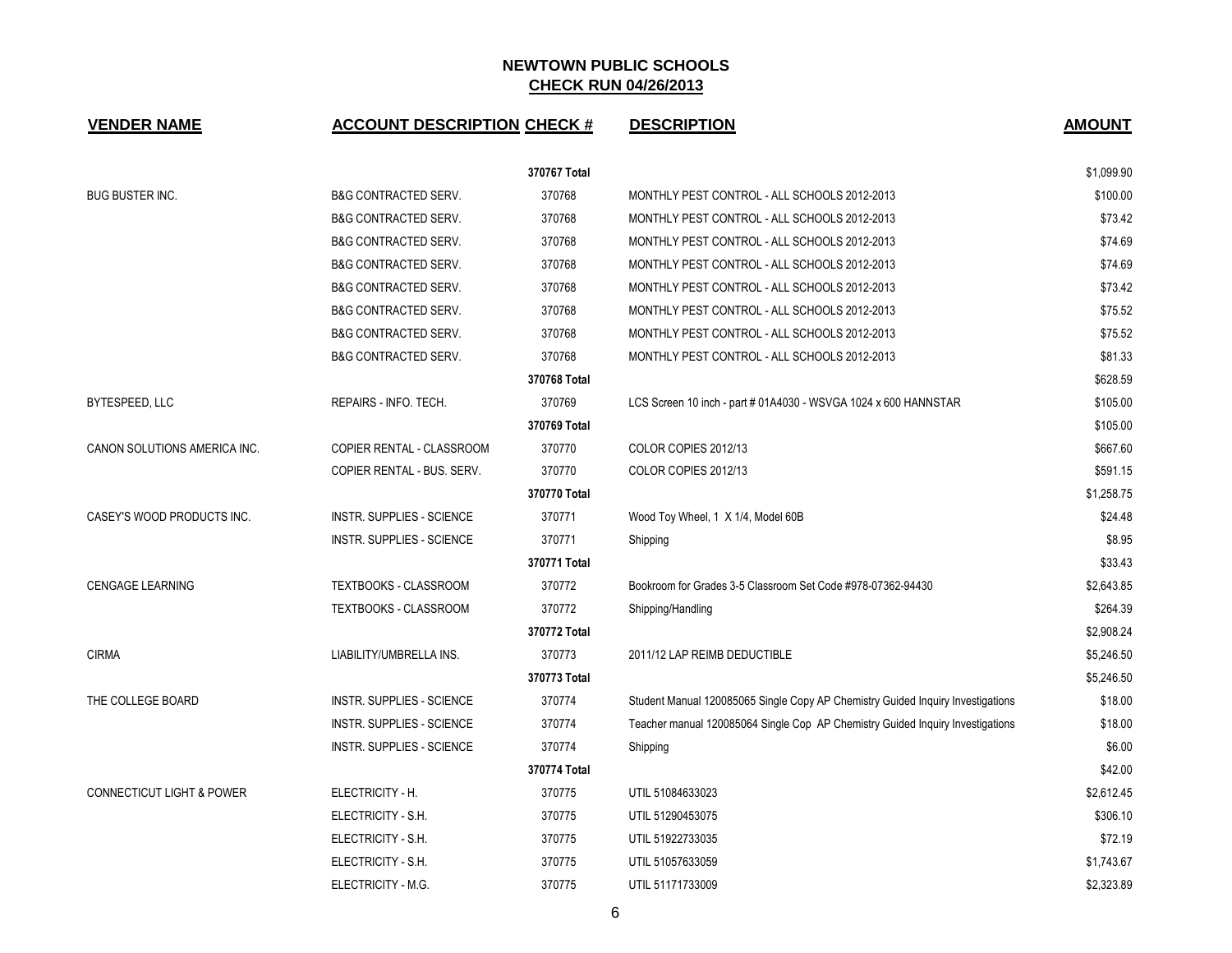| <b>VENDER NAME</b>            | <b>ACCOUNT DESCRIPTION CHECK #</b> |              | <b>DESCRIPTION</b>                                       | <b>AMOUNT</b> |
|-------------------------------|------------------------------------|--------------|----------------------------------------------------------|---------------|
|                               | ELECTRICITY - HOM.                 | 370775       | UTIL 51844633024                                         | \$4,430.34    |
|                               | ELECTRICITY - RIS.                 | 370775       | UTIL 51-324453075                                        | \$8,412.35    |
|                               | ELECTRICITY - M.S.                 | 370775       | UTIL 51658443072                                         | \$4,564.08    |
|                               | ELECTRICITY - H.S.                 | 370775       | UTIL 51223253097                                         | \$39.14       |
|                               | ELECTRICITY - H.S.                 | 370775       | UTIL 51418253076                                         | \$20,794.67   |
|                               | ELECTRICITY - H.S.                 | 370775       | UTIL 5136633040                                          | \$38.78       |
|                               | ELECTRICITY - H.S.                 | 370775       | UTIL 51318375011                                         | \$93.88       |
|                               |                                    | 370775 Total |                                                          | \$45,431.54   |
| CONNECTICUT TICK CONTROL LLC  | <b>B&amp;G CONTRACTED SERV.</b>    | 370776       | TICK CONTROL PROGRAM (SUMMER-2012 / SPRING-2013)         | \$3,815.00    |
|                               |                                    | 370776 Total |                                                          | \$3,815.00    |
| CONSTELLATION NEW ENERGY INC. | ELECTRICITY - M.G.                 | 370777       | UTIL 1-M2M-1147                                          | \$35.56       |
|                               | ELECTRICITY - M.S.                 | 370777       | UTIL 1-M2M-4872                                          | \$22.21       |
|                               | ELECTRICITY - M.S.                 | 370777       | UTIL 1-M2M-4874                                          | \$12.68       |
|                               | ELECTRICITY - M.S.                 | 370777       | UTIL 1-M2M-4875                                          | \$17.78       |
|                               | ELECTRICITY - M.S.                 | 370777       | UTIL 1-M2M-4873                                          | \$82.04       |
|                               |                                    | 370777 Total |                                                          | \$170.27      |
| DAJ OCCUPATIONAL THERAPY LLC  | PROF. SERV. - OCCUPY./PHYSICAL TH  | 370779       | OCCUPATIONAL THERAPY SERVICES                            | \$4,030.00    |
|                               |                                    | 370779 Total |                                                          | \$4,030.00    |
| DATA MEMORY SYSTEMS INC.      | REPAIRS - INFO. TECH.              | 370780       | Memory DM50 193 1GB 200 Pin DDR2-800 PC2-6400            | \$240.00      |
|                               | REPAIRS - INFO. TECH.              | 370780       | Shipping                                                 | \$9.37        |
|                               |                                    | 370780 Total |                                                          | \$249.37      |
| DELL MARKETING L.P.           | REPAIRS - INFO. TECH.              | 370781       | for Dell repairs 2012/13                                 | \$112.09      |
|                               | EQUIPMENT - INFO. TECH.            | 370781       | PowerEdge R72oxd - per Quote 649359639 (5 = \$27,841.50) | \$2,841.50    |
|                               | EQUIPMENT - INFO. TECH.            | 370781       | PowerEdge R72oxd - per Quote 649359639 (5 = \$27,841.50) | \$4,263.38    |
|                               | EQUIPMENT - DISTRICT FURNITURE     | 370781       | PowerEdge R72oxd - per Quote 649359639 (5 = \$27,841.50) | \$2,700.00    |
|                               |                                    | 370781 Total |                                                          | \$9,916.97    |
| DIRECT ENERGY BUSINESS        | ELECTRICITY - H.                   | 370782       | UTIL 685622004                                           | \$2,150.46    |
|                               | ELECTRICITY - S.H.                 | 370782       | UTIL 566722000                                           | \$1,715.40    |
|                               | ELECTRICITY - S.H.                 | 370782       | UTIL 479832006                                           | \$400.10      |
|                               | ELECTRICITY - S.H.                 | 370782       | UTIL 595722005                                           | \$9.42        |
|                               | ELECTRICITY - S.H.                 | 370782       | UTIL 844722007                                           | \$39.64       |
|                               | ELECTRICITY - M.G.                 | 370782       | UTIL 003722001                                           | \$26.43       |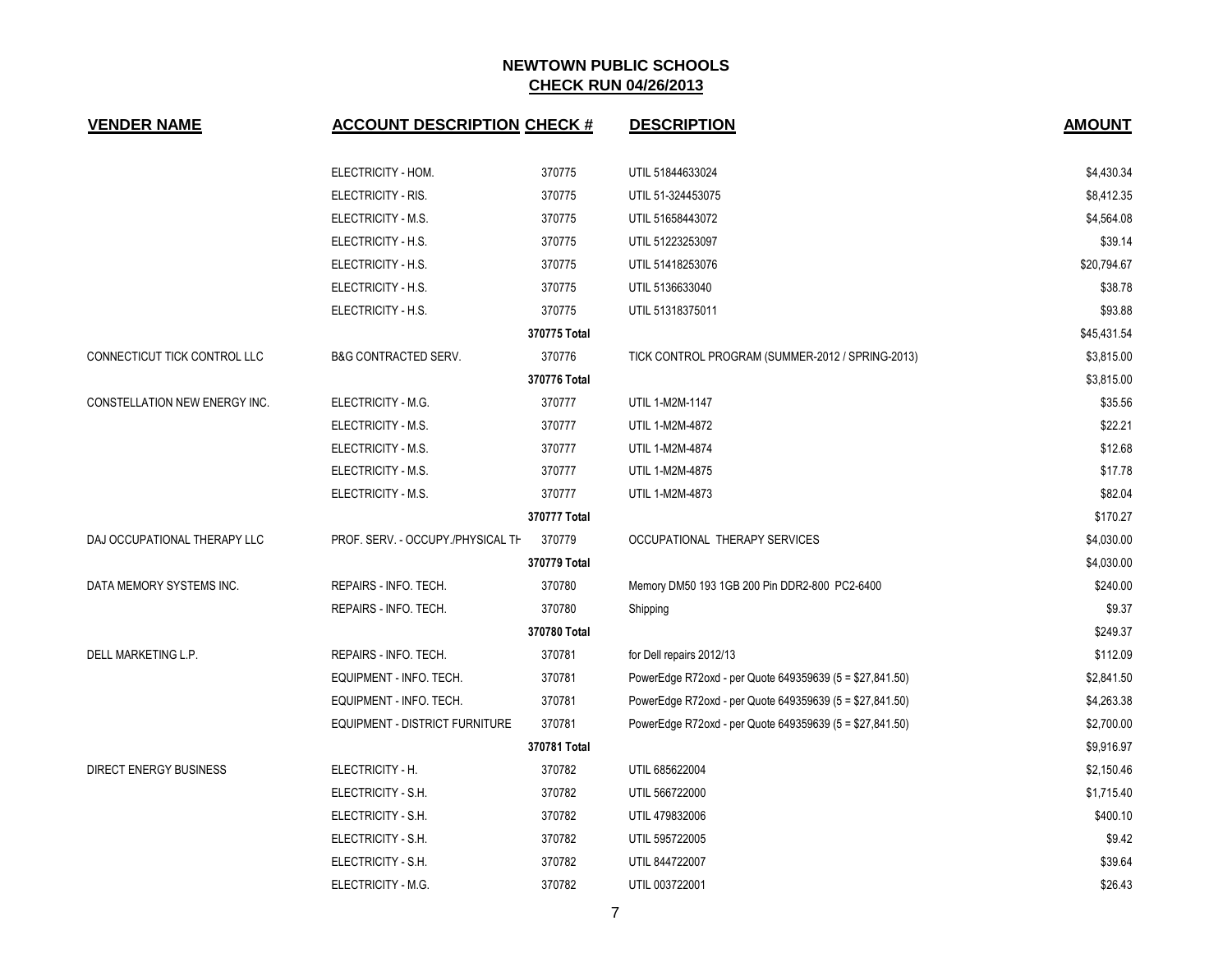| <b>VENDER NAME</b>        | <b>ACCOUNT DESCRIPTION CHECK #</b> |              | <b>DESCRIPTION</b>                                       | <b>AMOUNT</b> |
|---------------------------|------------------------------------|--------------|----------------------------------------------------------|---------------|
|                           | ELECTRICITY - M.G.                 | 370782       | UTIL 992722000                                           | \$1,920.50    |
|                           | ELECTRICITY - HOM.                 | 370782       | UTIL 595722005                                           | \$3,579.96    |
|                           | ELECTRICITY - H.S.                 | 370782       | UTIL 075722001                                           | \$0.70        |
|                           | ELECTRICITY - H.S.                 | 370782       | UTIL 384732007                                           | \$24,556.26   |
|                           |                                    | 370782 Total |                                                          | \$34,398.87   |
| <b>EQUIP CORPORATION</b>  | EQUIP RENTAL - B&G                 | 370783       | STORAGE CONTAINER RENTAL AT NHS - 2012-2013 (UNIT E-726) | \$75.00       |
|                           |                                    | 370783 Total |                                                          | \$75.00       |
| ETA HAND2MIND             | <b>INSTR. SUPPLIES - MATH</b>      | 370784       | Solids, Item M3-75547                                    | \$389.85      |
|                           | <b>INSTR. SUPPLIES - MATH</b>      | 370784       | Shipping                                                 | \$46.78       |
|                           |                                    | 370784 Total |                                                          | \$436.63      |
| <b>EXCEL TUTORING LLC</b> | TUTORS - HOMEBOUND                 | 370785       | <b>HOMEBOUND TUTORING</b>                                | \$265.00      |
|                           | TUTORS - HOMEBOUND                 | 370785       | HOMEBOUND TUTORING                                       | \$400.00      |
|                           | TUTORS - HOMEBOUND                 | 370785       | <b>HOMEBOUND TUTORING</b>                                | \$562.50      |
|                           | <b>TUTORS - HOMEBOUND</b>          | 370785       | <b>HOMEBOUND TUTORING</b>                                | \$187.50      |
|                           | <b>TUTORS - HOMEBOUND</b>          | 370785       | <b>HOMEBOUND TUTORING</b>                                | \$270.00      |
|                           | TUTORS - HOMEBOUND                 | 370785       | <b>HOMEBOUND TUTORING</b>                                | \$505.00      |
|                           | <b>TUTORS - HOMEBOUND</b>          | 370785       | <b>HOMEBOUND TUTORING</b>                                | \$535.00      |
|                           | <b>TUTORS - HOMEBOUND</b>          | 370785       | <b>HOMEBOUND TUTORING</b>                                | \$30.00       |
|                           | TUTORS - HOMEBOUND                 | 370785       | HOMEBOUND TUTORING                                       | \$260.00      |
|                           | TUTORS - HOMEBOUND                 | 370785       | <b>HOMEBOUND TUTORING</b>                                | \$265.00      |
|                           | <b>TUTORS - HOMEBOUND</b>          | 370785       | <b>HOMEBOUND TUTORING</b>                                | \$70.00       |
|                           | TUTORS - HOMEBOUND                 | 370785       | HOMEBOUND TUTORING                                       | \$495.00      |
|                           | <b>TUTORS - HOMEBOUND</b>          | 370785       | <b>HOMEBOUND TUTORING</b>                                | \$150.00      |
|                           | TUTORS - HOMEBOUND                 | 370785       | HOMEBOUND TUTORING                                       | \$30.00       |
|                           |                                    | 370785 Total |                                                          | \$4,025.00    |
| PAMELA F. FAGAN           | INSTR. SUPPLIES - CLASSROOM        | 370786       | PETCO SUPPLIES                                           | \$121.01      |
|                           | INSTR. SUPPLIES - CLASSROOM        | 370786       | <b>SCI NIGHT SUPPLIES</b>                                | \$117.41      |
|                           |                                    | 370786 Total |                                                          | \$238.42      |
| <b>FAIR AUTO SUPPLY</b>   | <b>REPAIRS - MAINT.</b>            | 370787       | MAINT VEHICLE REPAIR PARTS 2012-2013                     | \$61.01       |
|                           | REPAIRS - MAINT.                   | 370787       | MAINT VEHICLE REPAIR PARTS 2012-2013                     | \$193.76      |
|                           | <b>REPAIRS - MAINT.</b>            | 370787       | MAINT VEHICLE REPAIR PARTS 2012-2013                     | \$6.09        |
|                           | <b>REPAIRS - MAINT.</b>            | 370787       | MAINT VEHICLE REPAIR PARTS 2012-2013                     | \$13.20       |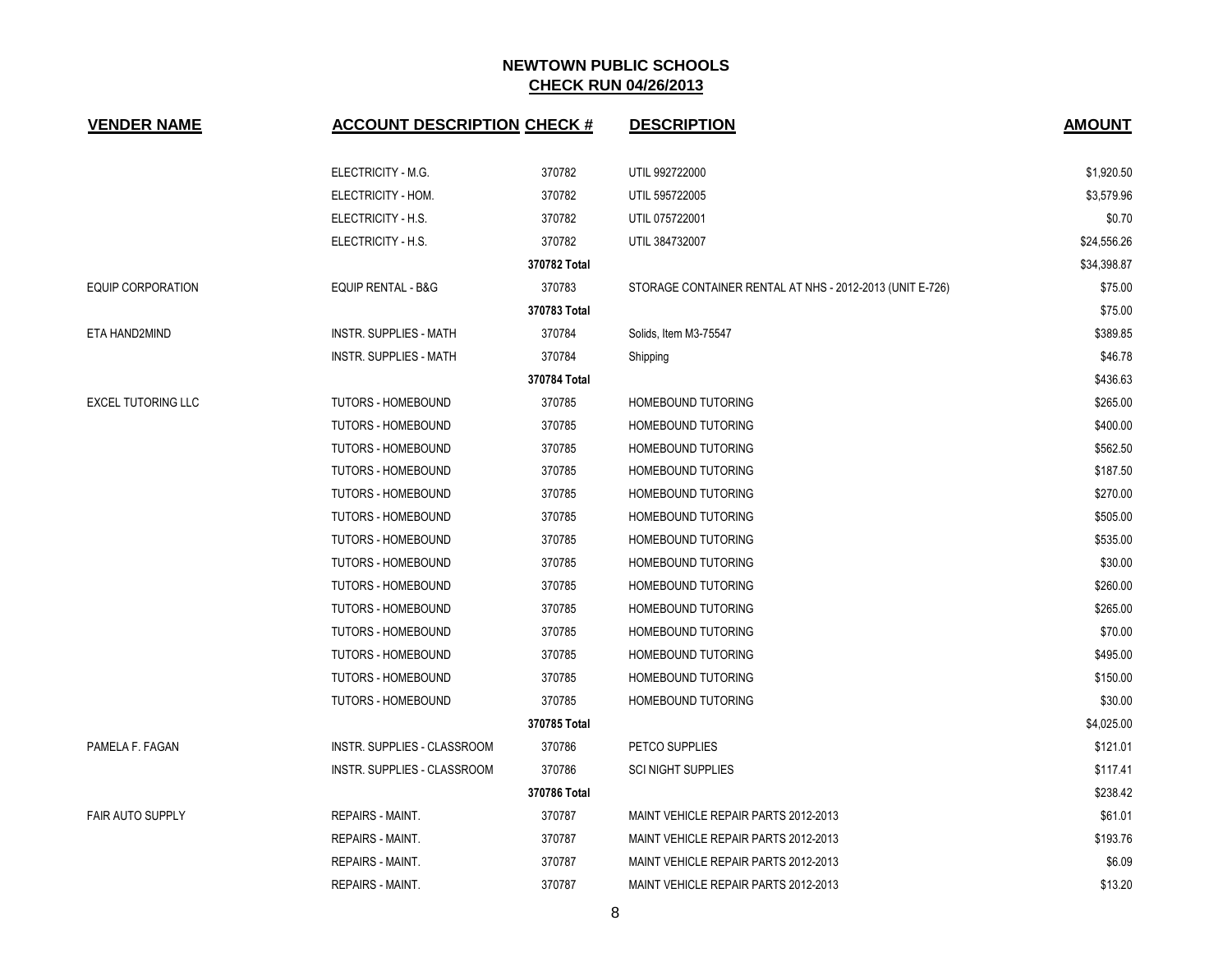| <b>VENDER NAME</b>                       | <b>ACCOUNT DESCRIPTION CHECK #</b>  |              | <b>DESCRIPTION</b>                                                 | <b>AMOUNT</b> |
|------------------------------------------|-------------------------------------|--------------|--------------------------------------------------------------------|---------------|
|                                          |                                     | 370787 Total |                                                                    | \$274.06      |
| <b>FOLLETT EDUCATIONAL SERVICES</b>      | <b>SUPPLIES - LIBRARY</b>           | 370788       | Books and processing not to exceed \$200.00                        | \$161.41      |
|                                          | SUPPLIES - LIBRARY                  | 370788       | Books and processing not to exceed \$200.00                        | \$24.65       |
|                                          | SUPPLIES - LIBRARY                  | 370788       | City of Orphans                                                    | \$4.31        |
|                                          | <b>SUPPLIES - LIBRARY</b>           | 370788       | Divergent                                                          | \$12.34       |
|                                          | <b>SUPPLIES - LIBRARY</b>           | 370788       | Now is the Time for Running                                        | \$5.55        |
|                                          | SUPPLIES - LIBRARY                  | 370788       | Page by Paige                                                      | \$7.37        |
|                                          | INSTR. SUPPLIES - READING           | 370788       | Instructional Supplies - see attached Order 1417944A Free shipping | \$686.78      |
|                                          | INSTR. SUPPLIES - READING           | 370788       | Instructional Supplies - see attached Order 1417944A Free shipping | \$54.00       |
|                                          | SUPPLIES - LIBRARY                  | 370788       | 2014 Nutmeg Intermediate Nominee Paperback Novel Book              | \$296.42      |
|                                          |                                     | 370788 Total |                                                                    | \$1,252.83    |
| <b>CARLEN GAINES</b>                     | STAFF TRAIN. - INFO. TECH.          | 370789       | <b>CLASS FOR GOOGLE PRODUCTS</b>                                   | \$79.00       |
|                                          |                                     | 370789 Total |                                                                    | \$79.00       |
| GERONNURSING & RESPITE CARE INC.         | PROF. SERV. - HEALTH ELEM/RIS       | 370790       | <b>STARR SERVICES</b>                                              | \$2,236.13    |
|                                          |                                     | 370790 Total |                                                                    | \$2,236.13    |
| GIA PUBLICATIONS INC.                    | INSTR. SUPPLIES - MUSIC             | 370791       | Music Items per attached sheet.                                    | \$236.85      |
|                                          | INSTR. SUPPLIES - MUSIC             | 370791       | Shipping                                                           | \$11.26       |
|                                          |                                     | 370791 Total |                                                                    | \$248.11      |
| <b>GOLDIE AND LIBRO MUSIC CENTER LLC</b> | <b>REPAIRS - MUSIC</b>              | 370792       | <b>REPAIR SAXOPHONE</b>                                            | \$255.00      |
|                                          | <b>REPAIRS - MUSIC</b>              | 370792       | <b>REPAIR BARITONE</b>                                             | \$200.00      |
|                                          | <b>REPAIRS - MUSIC</b>              | 370792       | <b>REPAIRS DRUMS</b>                                               | \$65.00       |
|                                          |                                     | 370792 Total |                                                                    | \$520.00      |
| GOLDMAN, GRUDER & WOODS LLC              | TUITION - OUT-OF-DISTRICT           | 370793       | SULLIVAN MEDIATION AGREEMENT PLE                                   | \$7,000.00    |
|                                          |                                     | 370793 Total |                                                                    | \$7,000.00    |
| <b>HESS CORPORATION</b>                  | PROPANE & NATURAL GAS - RIS.        | 370794       | GAS                                                                | \$8,446.69    |
|                                          |                                     | 370794 Total |                                                                    | \$8,446.69    |
| HOMETOWN TOOL LLC                        | <b>B&amp;G SUPPLIES - CUSTODIAL</b> | 370795       | CUSTODIAN UNIFORMS (2012-2013)                                     | \$97.97       |
|                                          | <b>B&amp;G SUPPLIES - CUSTODIAL</b> | 370795       | CUSTODIAN UNIFORMS (2012-2013)                                     | \$155.50      |
|                                          |                                     | 370795 Total |                                                                    | \$253.47      |
| <b>HOUGHTON MIFFLIN COMPANY</b>          | INSTR. SUPPLIES - SCIENCE           | 370796       | Isbn 978-0-547-85974-3, Middle School STEM workshop online bundle  | \$360.00      |
|                                          | INSTR. SUPPLIES - SCIENCE           | 370796       | Isbn 978-0-547-85975-0 High School Stem Labs ONLINE Version        | \$90.00       |
|                                          | INSTR. SUPPLIES - SCIENCE           | 370796       | Isbn 978-0-0547-085901-9 High School STEM Labs Print Version       | \$110.00      |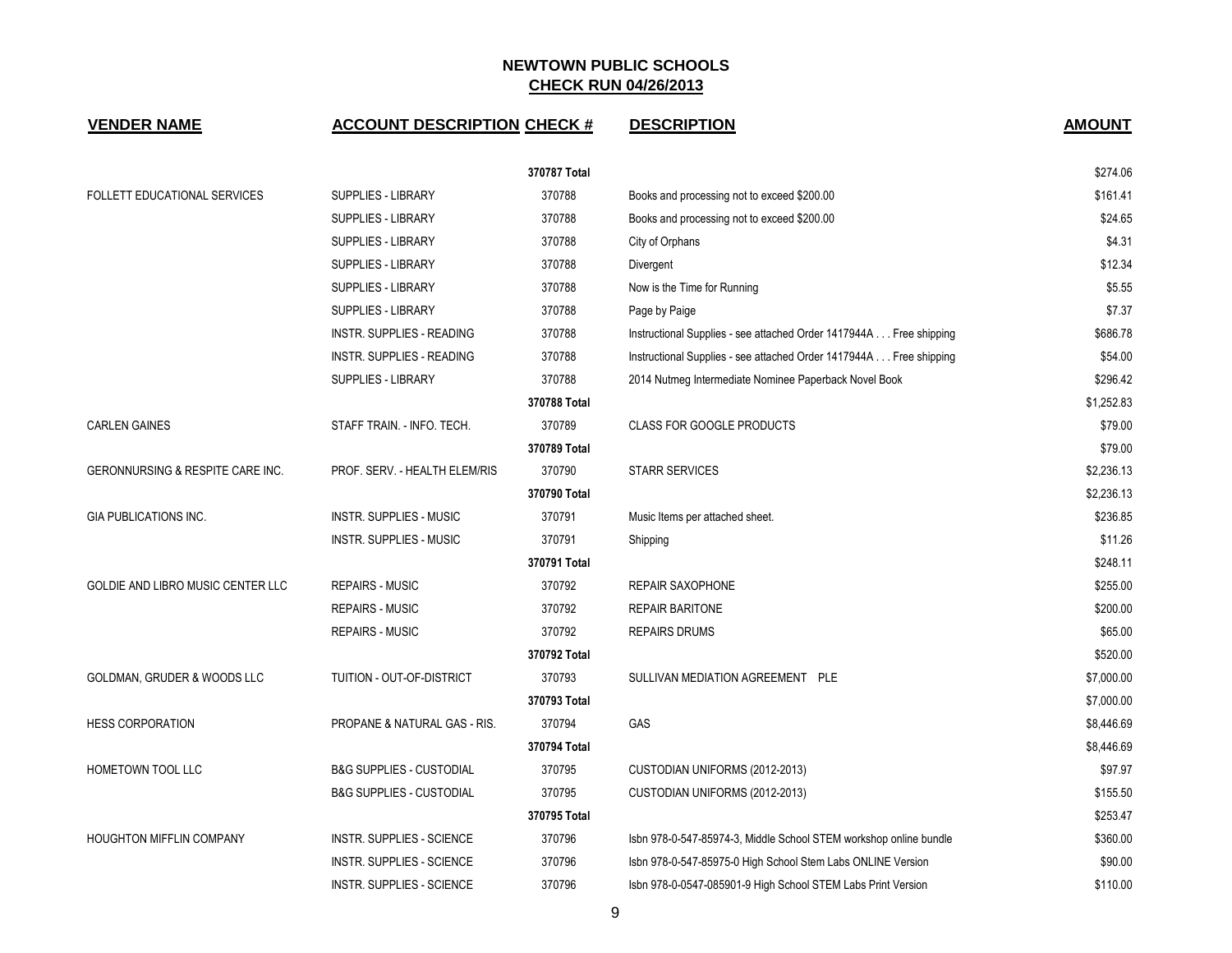| <b>VENDER NAME</b>                                                    | <b>ACCOUNT DESCRIPTION CHECK #</b>  |              | <b>DESCRIPTION</b>                                               | <b>AMOUNT</b> |
|-----------------------------------------------------------------------|-------------------------------------|--------------|------------------------------------------------------------------|---------------|
|                                                                       | <b>INSTR. SUPPLIES - SCIENCE</b>    | 370796       | Shipping charge (applies to print bundles only)                  | \$11.55       |
|                                                                       | <b>INSTR. SUPPLIES - SCIENCE</b>    | 370796       | Isbn 978-0-547-85978-1, Middle School STEM Workshop Print bundle | \$440.00      |
|                                                                       | <b>INSTR. SUPPLIES - SCIENCE</b>    | 370796       | Shipping charge (applies to print bundles only)                  | \$46.20       |
|                                                                       |                                     | 370796 Total |                                                                  | \$1,057.75    |
| SUZANNE HURLEY                                                        | <b>SUPPLIES - LIBRARY</b>           | 370797       | <b>BOOKS AMAZON</b>                                              | \$256.08      |
|                                                                       |                                     | 370797 Total |                                                                  | \$256.08      |
| THE INSTITUTE OF PROFESSIONAL PRACTICE PROF. SERV. - PSYCH/MED. EVAL. |                                     | 370798       | <b>CONSULTATION SERVICES AUTISUM</b>                             | \$8,600.00    |
|                                                                       |                                     | 370798 Total |                                                                  | \$8,600.00    |
| LISA JOHNS                                                            | STAFF TRAVEL - INFO. TECH.          | 370799       | TRAVEL MARCH 2013                                                | \$67.74       |
|                                                                       |                                     | 370799 Total |                                                                  | \$67.74       |
| RACHEL KALISH                                                         | PROF. SERV. - SP/HEAR.              | 370800       | STARR SPEECH SERVICES 10HRS/WKS. X 37 WKS.                       | \$900.00      |
|                                                                       |                                     | 370800 Total |                                                                  | \$900.00      |
| THE KENNEDY CENTER, INC.                                              | PROF. SERV. - TRANSITIONAL          | 370801       | <b>TRANSITIONAL SERVICES</b>                                     | \$2,625.00    |
|                                                                       |                                     | 370801 Total |                                                                  | \$2,625.00    |
| KIDS DISCOVER                                                         | TEXTBOOKS - CLASSROOM               | 370802       | <b>Kids Discover Collection</b>                                  | \$1,599.96    |
|                                                                       | <b>TEXTBOOKS - CLASSROOM</b>        | 370802       | S/H                                                              | \$80.00       |
|                                                                       |                                     | 370802 Total |                                                                  | \$1,679.96    |
| PAM KOHN                                                              | INSTR. SUPPLIES - READING           | 370803       | PROMPT SCORING SUPPLIES                                          | \$84.93       |
|                                                                       |                                     | 370803 Total |                                                                  | \$84.93       |
| <b>CHRISTINE LAMAS</b>                                                | STAFF TRAVEL - PUPIL SERV.          | 370804       | TRAVEL FEB 2013 THRU APRIL 2013                                  | \$112.60      |
|                                                                       |                                     | 370804 Total |                                                                  | \$112.60      |
| LONGSTRETCH WOMEN'S SPORTS                                            | <b>INSTR. SUPPLIES - SPORTS</b>     | 370805       | NFHS/NCAA STAMPED BALLS                                          | \$95.76       |
|                                                                       | <b>INSTR. SUPPLIES - SPORTS</b>     | 370805       | <b>SHIPPING</b>                                                  | \$25.00       |
|                                                                       |                                     | 370805 Total |                                                                  | \$120.76      |
| <b>MAGNAKLEEN SERVICES LLC</b>                                        | <b>B&amp;G SUPPLIES - CUSTODIAL</b> | 370807       | MOP/RUG SVC MAR-JUN 2013                                         | \$74.00       |
|                                                                       | <b>B&amp;G SUPPLIES - CUSTODIAL</b> | 370807       | MOP/RUG SVC MAR-JUN 2013                                         | \$166.50      |
|                                                                       | <b>B&amp;G SUPPLIES - CUSTODIAL</b> | 370807       | MOP/RUG SVC MAR-JUN 2013                                         | \$48.50       |
|                                                                       | <b>B&amp;G SUPPLIES - CUSTODIAL</b> | 370807       | MOP/RUG SVC MAR-JUN 2013                                         | \$19.50       |
|                                                                       | <b>B&amp;G SUPPLIES - CUSTODIAL</b> | 370807       | MOP/RUG SVC MAR-JUN 2013                                         | \$18.00       |
|                                                                       | <b>B&amp;G SUPPLIES - CUSTODIAL</b> | 370807       | MOP/RUG SVC MAR-JUN 2013                                         | \$18.00       |
|                                                                       | <b>B&amp;G SUPPLIES - CUSTODIAL</b> | 370807       | MOP/RUG SVC MAR-JUN 2013                                         | \$127.50      |
|                                                                       | <b>B&amp;G SUPPLIES - CUSTODIAL</b> | 370807       | MOP/RUG SVC MAR-JUN 2013                                         | \$74.00       |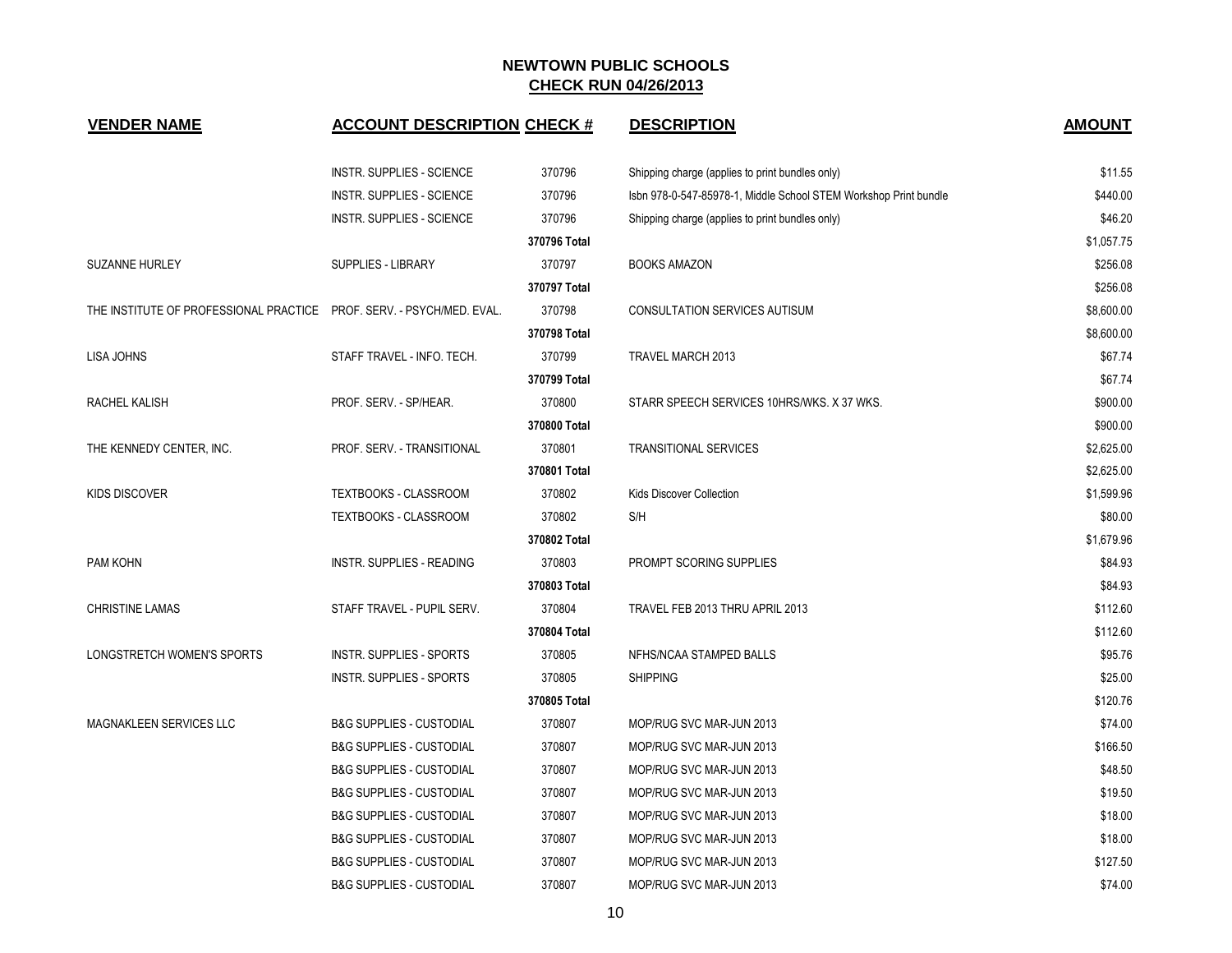| <b>VENDER NAME</b>             | <b>ACCOUNT DESCRIPTION CHECK #</b>  |              | <b>DESCRIPTION</b>         | <b>AMOUNT</b> |
|--------------------------------|-------------------------------------|--------------|----------------------------|---------------|
|                                | <b>B&amp;G SUPPLIES - CUSTODIAL</b> | 370807       | MOP/RUG SVC MAR-JUN 2013   | \$166.50      |
|                                | <b>B&amp;G SUPPLIES - CUSTODIAL</b> | 370807       | MOP/RUG SVC MAR-JUN 2013   | \$48.50       |
|                                | <b>B&amp;G SUPPLIES - CUSTODIAL</b> | 370807       | MOP/RUG SVC MAR-JUN 2013   | \$19.50       |
|                                | <b>B&amp;G SUPPLIES - CUSTODIAL</b> | 370807       | MOP/RUG SVC MAR-JUN 2013   | \$18.00       |
|                                | <b>B&amp;G SUPPLIES - CUSTODIAL</b> | 370807       | MOP/RUG SVC MAR-JUN 2013   | \$18.00       |
|                                | <b>B&amp;G SUPPLIES - CUSTODIAL</b> | 370807       | MOP/RUG SVC MAR-JUN 2013   | \$127.50      |
|                                | <b>B&amp;G SUPPLIES - CUSTODIAL</b> | 370807       | MOP/RUG SVC MAR-JUN 2013   | \$45.45       |
|                                | <b>B&amp;G SUPPLIES - CUSTODIAL</b> | 370807       | MOP/RUG SVC MAR-JUN 2013   | \$60.65       |
|                                | <b>B&amp;G SUPPLIES - CUSTODIAL</b> | 370807       | MOP/RUG SVC MAR-JUN 2013   | \$21.50       |
|                                | <b>B&amp;G SUPPLIES - CUSTODIAL</b> | 370807       | MOP/RUG SVC MAR-JUN 2013   | \$30.65       |
|                                | <b>B&amp;G SUPPLIES - CUSTODIAL</b> | 370807       | MOP/RUG SVC MAR-JUN 2013   | \$28.25       |
|                                |                                     | 370807 Total |                            | \$1,130.50    |
| <b>MAGNAKLEEN SERVICES LLC</b> | <b>B&amp;G SUPPLIES - CUSTODIAL</b> | 370806       | MOP/RUG SVC MAR-JUN 2013   | \$106.20      |
|                                |                                     | 370806 Total |                            | \$106.20      |
| MAGNAKLEEN SERVICES LLC        | <b>B&amp;G SUPPLIES - CUSTODIAL</b> | 370807       | MOP/RUG SVC MAR-JUN 2013   | \$33.80       |
|                                | <b>B&amp;G SUPPLIES - CUSTODIAL</b> | 370807       | MOP/RUG SVC MAR-JUN 2013   | \$45.45       |
|                                | <b>B&amp;G SUPPLIES - CUSTODIAL</b> | 370807       | MOP/RUG SVC MAR-JUN 2013   | \$60.65       |
|                                | <b>B&amp;G SUPPLIES - CUSTODIAL</b> | 370807       | MOP/RUG SVC MAR-JUN 2013   | \$21.50       |
|                                | <b>B&amp;G SUPPLIES - CUSTODIAL</b> | 370807       | MOP/RUG SVC MAR-JUN 2013   | \$30.65       |
|                                | <b>B&amp;G SUPPLIES - CUSTODIAL</b> | 370807       | MOP/RUG SVC MAR-JUN 2013   | \$28.25       |
|                                | <b>B&amp;G SUPPLIES - CUSTODIAL</b> | 370807       | MOP/RUG SVC MAR-JUN 2013   | \$106.20      |
|                                | <b>B&amp;G SUPPLIES - CUSTODIAL</b> | 370807       | MOP/RUG SVC MAR-JUN 2013   | \$33.80       |
|                                |                                     | 370807 Total |                            | \$360.30      |
| MAPLEBROOK SCHOOL INC.         | TUITION - OUT-OF-DISTRICT           | 370808       |                            | \$22,400.00   |
|                                |                                     | 370808 Total |                            | \$22,400.00   |
| WENDY D. MARANS, M.S., CCC/SLP | PROF. SERV. - SP/HEAR.              | 370809       | SPEECH AND LANGUAGE REVIEW | \$720.00      |
|                                |                                     | 370809 Total |                            | \$720.00      |
| W.B. MASON., INC               | OFF. SUPPLIES - BUS. SERV.          | 370810       | <b>SUPPLIES 2012/13</b>    | $(\$24.00)$   |
|                                | OFF. SUPPLIES - BUS. SERV.          | 370810       | <b>SUPPLIES 2012/13</b>    | $($ \$6.00)   |
|                                | OFF. SUPPLIES - BUS. SERV.          | 370810       | <b>SUPPLIES 2012/13</b>    | (\$12.00)     |
|                                | OFF. SUPPLIES - BUS. SERV.          | 370810       | SUPPLIES 2012/13           | (\$24.00)     |
|                                | OFF. SUPPLIES - BUS. SERV.          | 370810       | SUPPLIES 2012/13           | \$144.88      |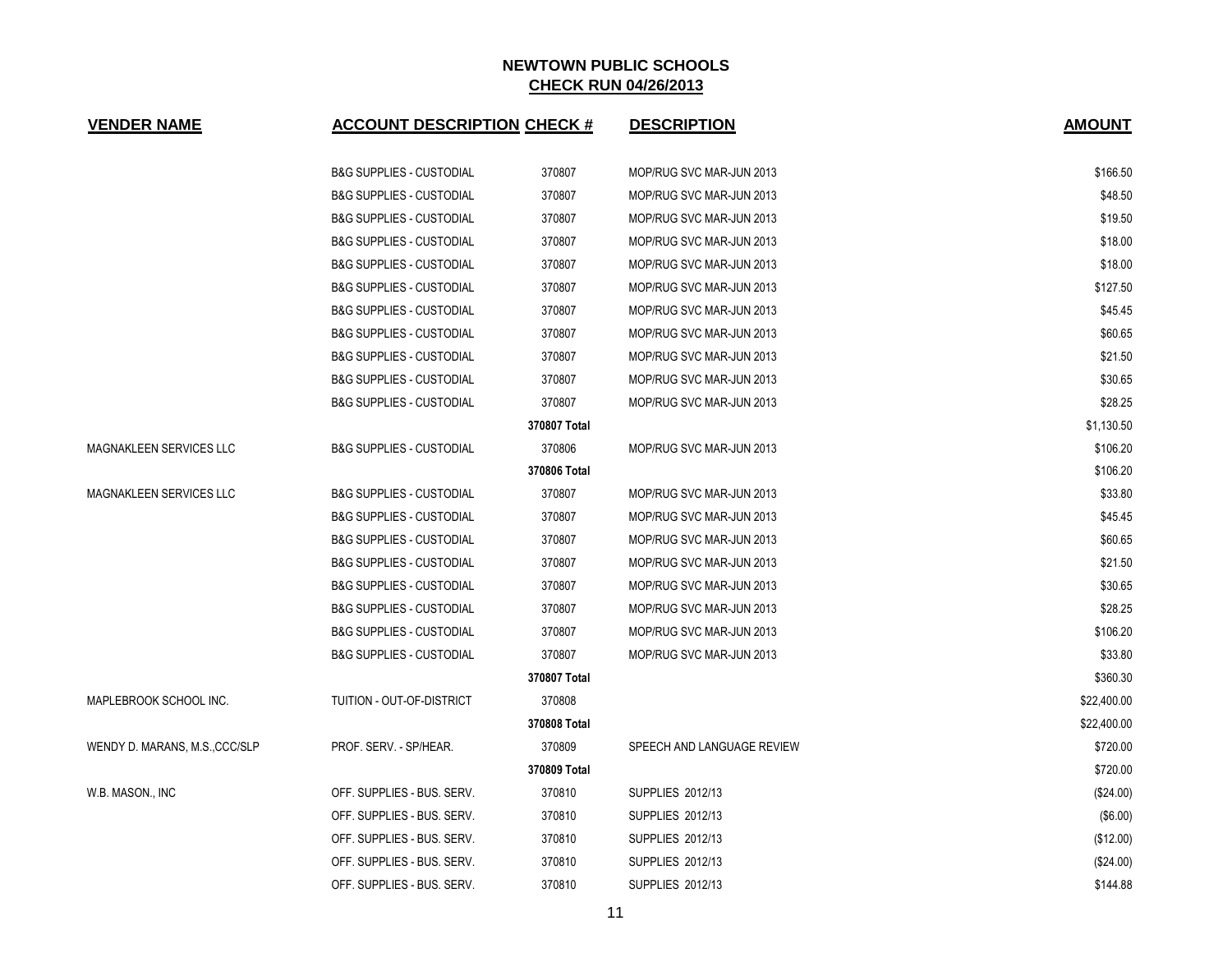**VENDER NAME ACCOUNT DESCRIPTION CHECK # DESCRIPTION AMOUNT**

| OFF. SUPPLIES - BUS. SERV.        | 370810 | <b>SUPPLIES 2012/13</b>                                                            | \$848.56   |
|-----------------------------------|--------|------------------------------------------------------------------------------------|------------|
| OFF. SUPPLIES - BUS. SERV.        | 370810 | <b>SUPPLIES 2012/13</b>                                                            | (\$24.00)  |
| OFF. SUPPLIES - INFO. TECH.       | 370810 | Water for Technology - changed from Crystal Rock to WB Mason                       | \$10.79    |
| PRINTING - ADMIN.                 | 370810 | Toner, Item CC530A, Black toner for CP2025. Free shipping. Priced per Rob Manowitz | \$124.99   |
| OFF. SUPPLIES - ADMIN.            | 370810 | Office chairs, Hon Ignition HITL1. Priced per Rob Manowitz. Free Shipping          | \$440.00   |
| INSTR. SUPPLIES - CLASSROOM       | 370810 | 8 1/2 X 11 COPY PAPER                                                              | \$5,967.50 |
| <b>INSTR. SUPPLIES - GUIDANCE</b> | 370810 | SWI-08801 - Self Grip Hand Stapler                                                 | \$13.49    |
| INSTR. SUPPLIES - GUIDANCE        | 370810 | UNV-79009 - Full Strip Staples                                                     | \$2.42     |
| INSTR. SUPPLIES - GUIDANCE        | 370810 | AUT-40605 Jolly Ranchers Break Bites                                               | \$55.08    |
| INSTR. SUPPLIES - GUIDANCE        | 370810 | NES-12250 Nestle Carnival Mix                                                      | \$179.88   |
| INSTR. SUPPLIES - GUIDANCE        | 370810 | NES-28211 Nestle Wonka Bag                                                         | \$179.88   |
| <b>INSTR. SUPPLIES - GUIDANCE</b> | 370810 | FEL58021 Mouse Pad - Blue                                                          | \$15.72    |
| INSTR. SUPPLIES - GUIDANCE        | 370810 | UNV-79009 - Full Strip Staples                                                     | \$2.42     |
| INSTR. SUPPLIES - GUIDANCE        | 370810 | FEL-8036601 Monitor Riser Plus                                                     | \$49.99    |
| INSTR. SUPPLIES - CLASSROOM       | 370810 | Safco Zenergy Ball Chair, Item SAF4750BL1IZ. Free shipping                         | \$139.99   |
| INSTR. SUPPLIES - SCIENCE         | 370810 | Assorted Science supplies. See attached list                                       | \$50.99    |
| INSTR. SUPPLIES - SCIENCE         | 370810 | Assorted Science supplies. See attached list                                       | \$28.12    |
| INSTR. SUPPLIES - SCIENCE         | 370810 | Assorted Science supplies. See attached list                                       | \$82.88    |
| INSTR. SUPPLIES - CLASSROOM       | 370810 | Classroom items, see attached. Free shipping                                       | \$168.36   |
| INSTR. SUPPLIES - COMPUTER ED.    | 370810 | Universal Wall File, Three Pocket, plastic, black. Item UNV08121. Free Shipping    | \$40.54    |
| INSTR. SUPPLIES - COMPUTER ED.    | 370810 | Universal Wall File, Add on pocket, Item UNV08122                                  | \$21.98    |
| INSTR. SUPPLIES - CLASSROOM       | 370810 | <b>SEE ATTACH</b>                                                                  | \$43.36    |
| INSTR. SUPPLIES - CLASSROOM       | 370810 | <b>SEE ATTACH</b>                                                                  | (\$173.42) |
| INSTR. SUPPLIES - CLASSROOM       | 370810 | <b>SEE ATTACH</b>                                                                  | \$173.42   |
| INSTR. SUPPLIES - CLASSROOM       | 370810 | <b>SEE ATTACH</b>                                                                  | \$43.36    |
| INSTR. SUPPLIES - CLASSROOM       | 370810 | <b>SEE ATTACH</b>                                                                  | \$43.35    |
| INSTR. SUPPLIES - CLASSROOM       | 370810 | <b>SEE ATTACH</b>                                                                  | \$43.35    |
| INSTR. SUPPLIES - CLASSROOM       | 370810 | <b>SEE ATTACH</b>                                                                  | \$95.68    |
| INSTR. SUPPLIES - CLASSROOM       | 370810 | <b>SEE ATTACH</b>                                                                  | \$95.69    |
| INSTR. SUPPLIES - CLASSROOM       | 370810 | <b>SEE ATTACH</b>                                                                  | \$95.69    |
| INSTR. SUPPLIES - CLASSROOM       | 370810 | <b>SEE ATTACH</b>                                                                  | \$95.69    |
| INSTR. SUPPLIES - SP. ED. PREK-8  | 370810 | CARTRIDGES HP6000AD                                                                | \$152.99   |
|                                   |        |                                                                                    |            |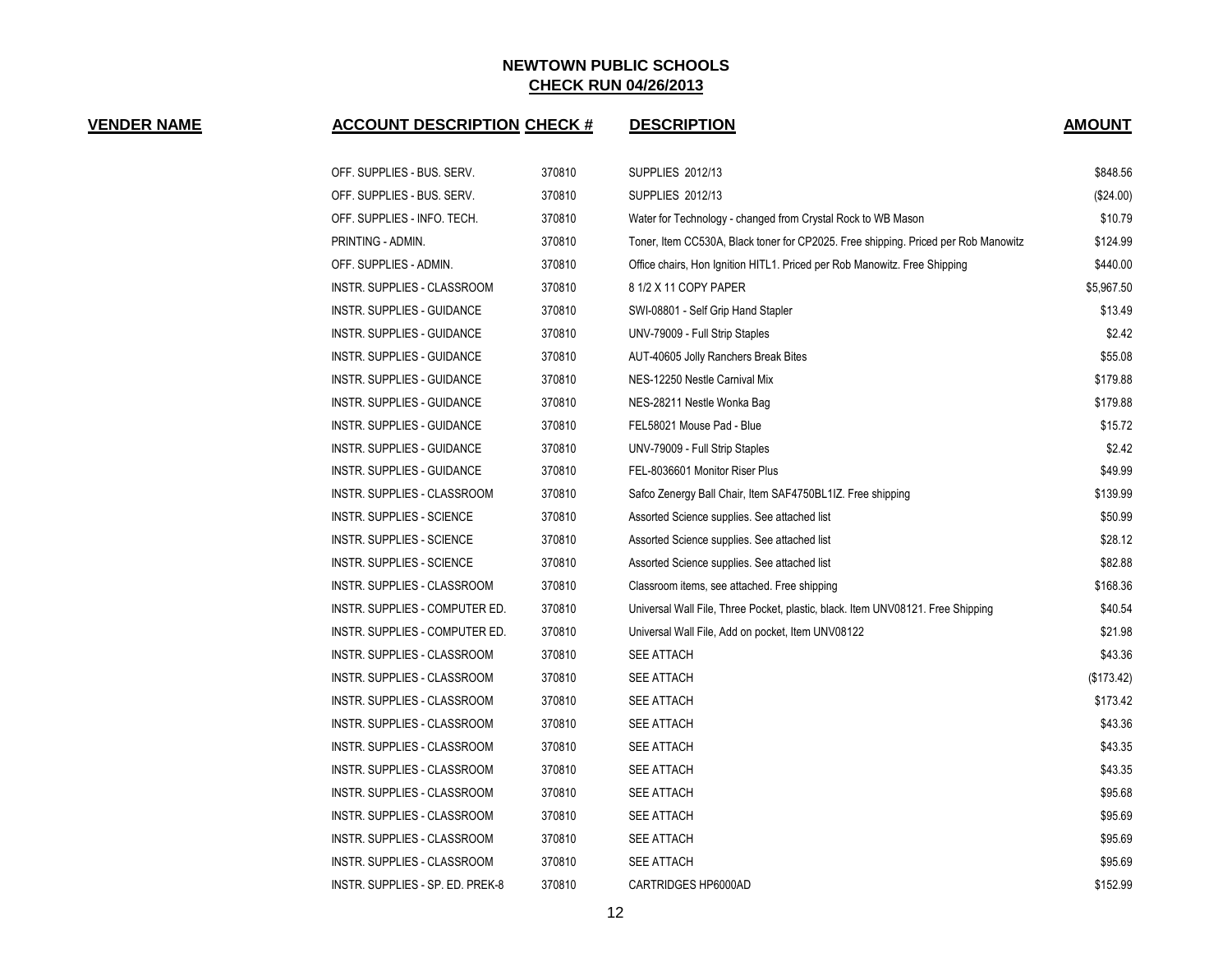| <b>VENDER NAME</b>                                                | <b>ACCOUNT DESCRIPTION CHECK #</b> |              | <b>DESCRIPTION</b>                                                            | <b>AMOUNT</b> |
|-------------------------------------------------------------------|------------------------------------|--------------|-------------------------------------------------------------------------------|---------------|
|                                                                   | INSTR. SUPPLIES - SP. ED. PREK-8   | 370810       | CARTRIDGES HEWCE257A                                                          | \$252.99      |
|                                                                   | INSTR. SUPPLIES - CLASSROOM        | 370810       | <b>SEE ATTACH</b>                                                             | \$25.66       |
|                                                                   | INSTR. SUPPLIES - CLASSROOM        | 370810       | <b>SEE ATTACH</b>                                                             | \$25.66       |
|                                                                   | INSTR. SUPPLIES - CLASSROOM        | 370810       | <b>SEE ATTACH</b>                                                             | \$25.66       |
|                                                                   | INSTR. SUPPLIES - CLASSROOM        | 370810       | <b>SEE ATTACH</b>                                                             | \$11.16       |
|                                                                   | INSTR. SUPPLIES - CLASSROOM        | 370810       | <b>SEE ATTACH</b>                                                             | \$14.49       |
|                                                                   | INSTR. SUPPLIES - CLASSROOM        | 370810       | Reader/Writer workshop classroom supplies, see attached, no shipping/handling | \$382.80      |
|                                                                   | INSTR. SUPPLIES - CLASSROOM        | 370810       | Reader/Writer workshop classroom supplies, see attached, no shipping/handling | \$905.89      |
|                                                                   |                                    | 370810 Total |                                                                               | \$10,831.93   |
| <b>RICHARD F. MILLER</b>                                          | STAFF TRAIN. - STAFF DEVELOP.      | 370811       | Science Workshops/Training Sept-June                                          | \$141.25      |
|                                                                   | STAFF TRAIN. - STAFF DEVELOP.      | 370811       | On Site Meetings March 19, 2013 & April 9, 2013 at Reed Intermediate School   | \$633.75      |
|                                                                   |                                    | 370811 Total |                                                                               | \$775.00      |
| MUSIC & ARTS CENTER, INC.                                         | <b>REPAIRS - MUSIC</b>             | 370812       | For Band instrument repairs throughout the school year.                       | \$28.00       |
|                                                                   | <b>REPAIRS - MUSIC</b>             | 370812       | For Band instrument repairs throughout the school year.                       | \$100.96      |
|                                                                   | <b>REPAIRS - MUSIC</b>             | 370812       | For Band instrument repairs throughout the school year.                       | \$23.95       |
|                                                                   |                                    | 370812 Total |                                                                               | \$152.91      |
| <b>NASCO</b>                                                      | INSTR. SUPPLIES - SCIENCE          | 370813       | Balsa wood Bridge class pack, Item SB23609T                                   | \$297.29      |
|                                                                   | INSTR. SUPPLIES - SCIENCE          | 370813       | Cow organ-Eye, Item LS01628MH                                                 | \$312.50      |
|                                                                   |                                    | 370813 Total |                                                                               | \$609.79      |
| NATIONAL GEOGRAPHIC SCHOOL PUBLISHING INSTR. SUPPLIES - CLASSROOM |                                    | 370814       | PRINT: NAT. GEO. PATHFINDER SEP 12 MELISSA THORPE INVOICE #01359              | \$104.99      |
|                                                                   |                                    | 370814 Total |                                                                               | \$104.99      |
| <b>NCS PEARSON INC.</b>                                           | STAFF TRAIN. - CLASSROOM           | 370815       | REGISTRATION TO POWERSCHOOL UNIVERSITY 2013: ANAHEIM.                         | \$2,200.00    |
|                                                                   | INSTR. SUPPLIES - PSYCH.           | 370815       | CLVT-C RECORD FORMS 0158033973CGN PSYCHOLOGIST DR. COLON-RODRIGUE!            | \$164.00      |
|                                                                   | INSTR. SUPPLIES - PSYCH.           | 370815       | <b>SHIPPING</b>                                                               | \$10.00       |
|                                                                   |                                    | 370815 Total |                                                                               | \$2,374.00    |
| NEWTOWN CULINARY                                                  | CONTRACTED SERV. - GUIDANCE        | 370816       | Food for Scholarship Workshop - Career Center                                 | \$100.00      |
|                                                                   |                                    | 370816 Total |                                                                               | \$100.00      |
| NEWTOWN FOOD SERVICE                                              | CONTRACTED SERV. - BUS. SERV.      | 370817       | KINDERGARTEN LUNCHES                                                          | \$236.60      |
|                                                                   | OFF. SUPPLIES - BUS. SERV.         | 370817       | <b>WU TONG</b>                                                                | \$68.30       |
|                                                                   | OFF. SUPPLIES - BUS. SERV.         | 370817       | <b>WU TONG LUNCHES</b>                                                        | \$76.20       |
|                                                                   | INSTR. SUPPLIES - CLASSROOM        | 370817       | Classroom supplies - see attached invoice                                     | \$48.00       |
|                                                                   |                                    | 370817 Total |                                                                               | \$429.10      |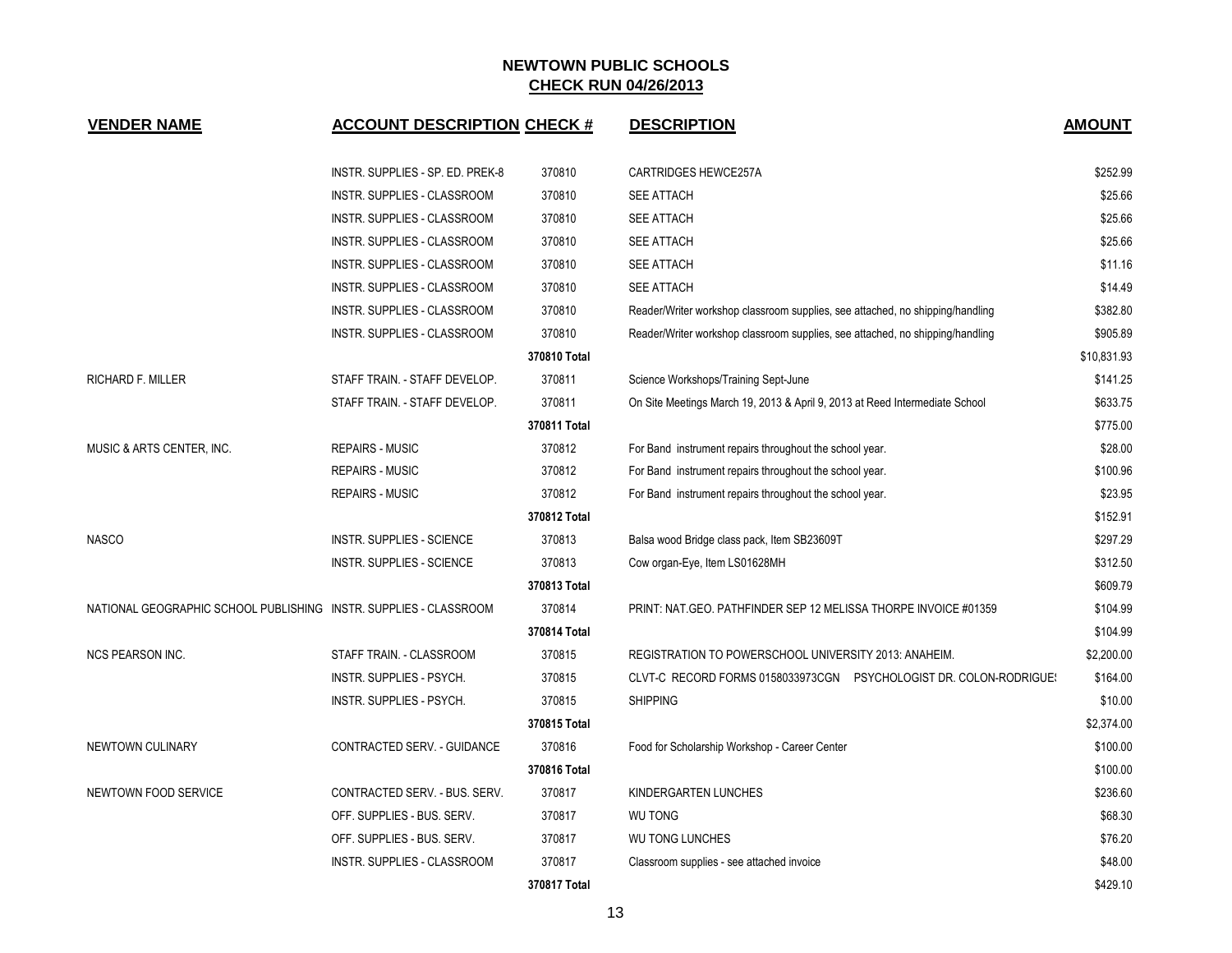| <b>VENDER NAME</b>      | <b>ACCOUNT DESCRIPTION CHECK #</b> |              | <b>DESCRIPTION</b>                                | <b>AMOUNT</b> |
|-------------------------|------------------------------------|--------------|---------------------------------------------------|---------------|
| <b>NEWTOWN GRAPHICS</b> | <b>INSTR. SUPPLIES - GUIDANCE</b>  | 370818       | Business cards for Counseling Department staff    | \$140.00      |
|                         |                                    | 370818 Total |                                                   | \$140.00      |
| NEWTOWN HARDWARE        | <b>B&amp;G SUPPLIES - MAINT.</b>   | 370819       | MAINT. SUPPLIES 2012-2013                         | \$56.65       |
|                         | <b>B&amp;G SUPPLIES - MAINT.</b>   | 370819       | MAINT. SUPPLIES 2012-2013                         | \$40.30       |
|                         | <b>B&amp;G SUPPLIES - MAINT.</b>   | 370819       | MAINT. SUPPLIES 2012-2013                         | \$4.15        |
|                         | <b>B&amp;G SUPPLIES - MAINT.</b>   | 370819       | MAINT. SUPPLIES 2012-2013                         | \$198.52      |
|                         | <b>B&amp;G SUPPLIES - MAINT.</b>   | 370819       | MAINT. SUPPLIES 2012-2013                         | \$9.86        |
|                         | <b>B&amp;G SUPPLIES - MAINT.</b>   | 370819       | MAINT. SUPPLIES 2012-2013                         | \$70.86       |
|                         | <b>B&amp;G SUPPLIES - MAINT.</b>   | 370819       | MAINT. SUPPLIES 2012-2013                         | \$13.02       |
|                         | <b>B&amp;G SUPPLIES - MAINT.</b>   | 370819       | MAINT. SUPPLIES 2012-2013                         | \$8.80        |
|                         | <b>B&amp;G SUPPLIES - MAINT.</b>   | 370819       | MAINT. SUPPLIES 2012-2013                         | \$43.17       |
|                         |                                    | 370819 Total |                                                   | \$445.33      |
| OTIS ELEVATOR COMPANY   | <b>B&amp;G CONTRACTED SERV.</b>    | 370820       | ELEVATOR SERVICE CONTRACT - HAW / RIS (2012-2013) | \$252.80      |
|                         | <b>B&amp;G CONTRACTED SERV.</b>    | 370820       | ELEVATOR SERVICE CONTRACT - HAW / RIS (2012-2013) | \$252.80      |
|                         | <b>B&amp;G CONTRACTED SERV.</b>    | 370820       | ELEVATOR SERVICE CONTRACT - HAW / RIS (2012-2013) | \$795.18      |
|                         |                                    | 370820 Total |                                                   | \$1,300.78    |
| PALOS SPORTS INC.       | <b>INSTR. SUPPLIES - P.E.</b>      | 370821       | P E Supplies - See attached                       | \$1,389.25    |
|                         | INSTR. SUPPLIES - P.E.             | 370821       | Shipping                                          | \$38.97       |
|                         | <b>INSTR. SUPPLIES - P.E.</b>      | 370821       | P E Supplies - See attached                       | \$171.78      |
|                         |                                    | 370821 Total |                                                   | \$1,600.00    |
| PCM-G                   | INSTR. SUPPLIES - CLASSROOM        | 370822       | LJ CE278A BULK PRINT CART W/SMART PRINT           | \$72.95       |
|                         | INSTR. SUPPLIES - INFO. TECH.      | 370822       | Blue Tooth USB Micro Adapter Kensington           | \$17.99       |
|                         |                                    | 370822 Total |                                                   | \$90.94       |
| <b>PEPSI</b>            | STAFF TRAIN. - ADMIN.              | 370823       | Registration fee                                  | \$369.99      |
|                         |                                    | 370823 Total |                                                   | \$369.99      |
|                         | STAFF TRAIN. - GUIDANCE            | 370824       | Registration                                      | \$199.00      |
|                         |                                    | 370824 Total |                                                   | \$199.00      |
| PETTY CASH-P/P          | OFF. SUPPLIES - PUPIL SERV.        | 370825       | <b>PETTY CASH</b>                                 | \$182.52      |
|                         |                                    | 370825 Total |                                                   | \$182.52      |
| PETTY CASH - PRESCH HS  | INSTR. SUPPLIES - SP. ED. PREK-8   | 370826       | <b>PETTY CASH</b>                                 | \$394.06      |
|                         |                                    | 370826 Total |                                                   | \$394.06      |
| PETTY CASH - TECH       | INSTR. SUPPLIES - INFO. TECH.      | 370827       | PETTY CASH                                        | \$42.12       |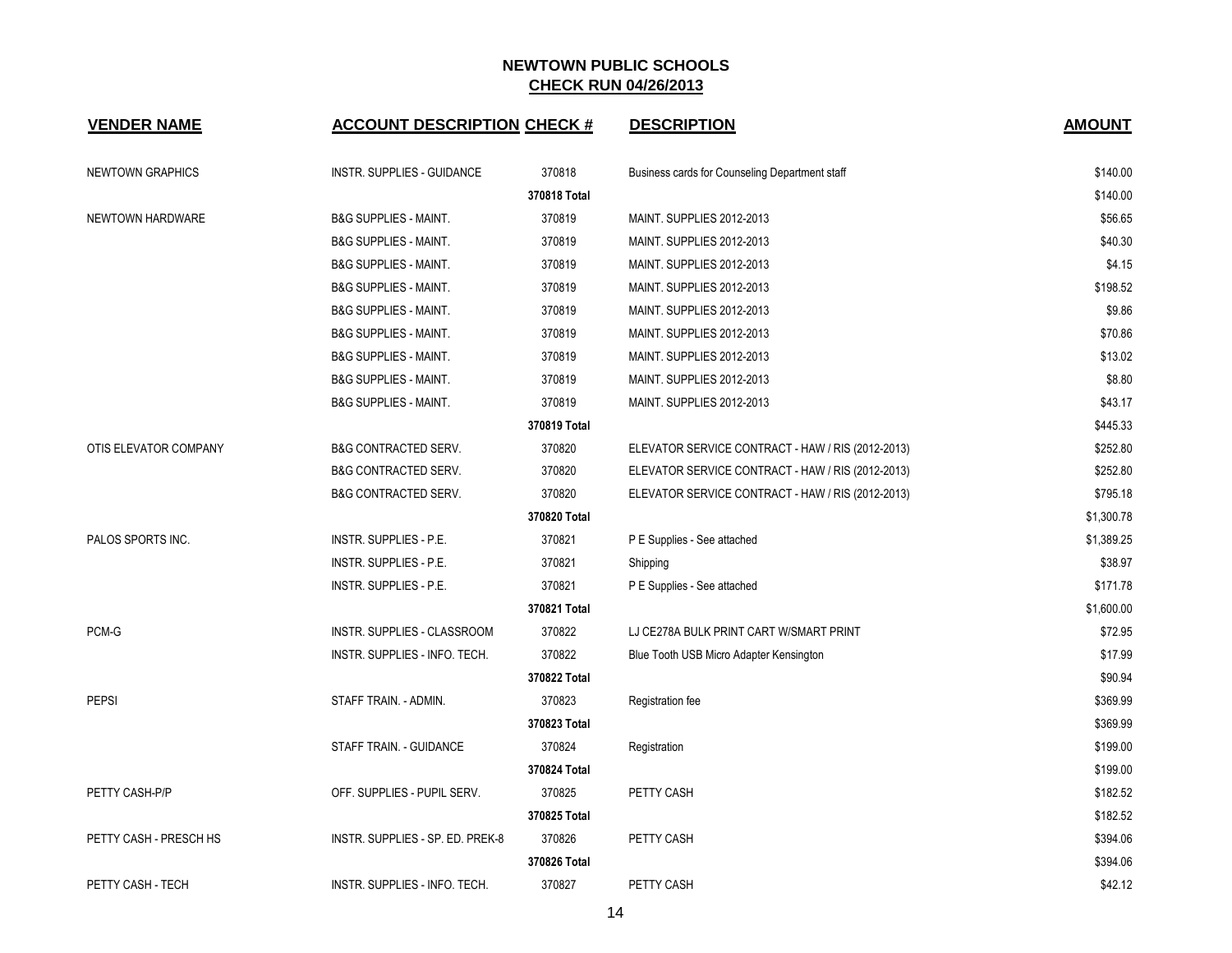| <b>VENDER NAME</b>             | <b>ACCOUNT DESCRIPTION CHECK #</b>  |              | <b>DESCRIPTION</b>                                                             | <b>AMOUNT</b> |
|--------------------------------|-------------------------------------|--------------|--------------------------------------------------------------------------------|---------------|
|                                | OFF. SUPPLIES - INFO. TECH.         | 370827       | PETTY CASH                                                                     | \$69.27       |
|                                |                                     | 370827 Total |                                                                                | \$111.39      |
| POSTMASTER - NEWTOWN           | POSTAGE - ADMIN.                    | 370828       | books of forever stamps-please send check to Hawley                            | \$552.00      |
|                                |                                     | 370828 Total |                                                                                | \$552.00      |
| POSTMASTER - NEWTOWN           | POSTAGE - HEALTH ADMIN.             | 370829       | Bulk mailing for 6th, 9th & 10 grade physicals                                 | \$208.49      |
|                                |                                     | 370829 Total |                                                                                | \$208.49      |
| THE PROSPECT SCHOOL AT WOOSTER | TUITION - OUT-OF-DISTRICT           | 370830       | <b>SPRING SEMESTER</b>                                                         | \$10,377.00   |
|                                | TUITION - OUT-OF-DISTRICT           | 370830       | SUMMER SCHOOL                                                                  | \$3,100.00    |
|                                |                                     | 370830 Total |                                                                                | \$13,477.00   |
| RAY-JURGEN COMPANY, LLC        | REPAIRS - TECH ED.                  | 370831       | LIFT SERVICE AND REPAIRS                                                       | \$207.38      |
|                                |                                     | 370831 Total |                                                                                | \$207.38      |
| REALLY GOOD STUFF INC.         | INSTR. SUPPLIES - CLASSROOM         | 370832       | Library baskets #160213AEC-BLN                                                 | \$149.94      |
|                                | INSTR. SUPPLIES - LIFE MAN./CULINAI | 370832       | DOCTOR SEUSS- NURSERY RHYME- MOVEMENT ACTIVITY                                 | \$446.76      |
|                                |                                     | 370832 Total |                                                                                | \$596.70      |
| RENSSELAER AT HARTFORD         | STAFF TRAIN. - PUPIL SERV.          | 370833       | REGISTRATION CONNCASE LEADERSHIP FORUM                                         | \$80.00       |
|                                |                                     | 370833 Total |                                                                                | \$80.00       |
| ROSETTA STONE LTD.             | OTHER SUPPLIES - STAFF DEVELOP.     | 370834       | USB Microphone Headsets (SEE ATTACHED)                                         | \$144.00      |
|                                |                                     | 370834 Total |                                                                                | \$144.00      |
| <b>SCHOOL SPECIALTY</b>        | <b>INSTR. SUPPLIES - ART</b>        | 370835       | Assorted Art Supplies-Please See Attached                                      | \$757.54      |
|                                | <b>INSTR. SUPPLIES - ART</b>        | 370835       | Assorted Art Supplies-Please See Attached                                      | \$137.76      |
|                                | <b>INSTR. SUPPLIES - ART</b>        | 370835       | Assorted Art Supplies-Please See Attached                                      | \$27.12       |
|                                | INSTR. SUPPLIES - CLASSROOM         | 370835       | Assorted School Supplies for 4/12 Meeting (Please see attached)                | \$183.73      |
|                                | INSTR. SUPPLIES - CLASSROOM         | 370835       | Assorted School Supplies for 4/12 Meeting                                      | \$183.74      |
|                                | INSTR. SUPPLIES - CLASSROOM         | 370835       | Assorted School Supplies for 4/12 Meeting                                      | \$183.74      |
|                                | INSTR. SUPPLIES - CLASSROOM         | 370835       | Assorted School Supplies for 4/12 Meeting                                      | \$183.73      |
|                                | INSTR. SUPPLIES - CLASSROOM         | 370835       | Classroom supplies for PD, 4/12, markers, tabs, dry erase boards, expo markers | \$856.39      |
|                                | INSTR. SUPPLIES - CLASSROOM         | 370835       | SEE ATTACH                                                                     | \$72.90       |
|                                | INSTR. SUPPLIES - CLASSROOM         | 370835       | <b>SEE ATTACH</b>                                                              | \$72.90       |
|                                | INSTR. SUPPLIES - CLASSROOM         | 370835       | <b>SEE ATTACH</b>                                                              | \$72.90       |
|                                | INSTR. SUPPLIES - CLASSROOM         | 370835       | <b>SEE ATTACH</b>                                                              | \$72.90       |
|                                |                                     | 370835 Total |                                                                                | \$2,805.35    |
| <b>SILVER HILL HOSPITAL</b>    | <b>TUTORS - HOMEBOUND</b>           | 370836       | <b>18 HOURS OF EDUCATION SERVICE</b>                                           | \$3,600.00    |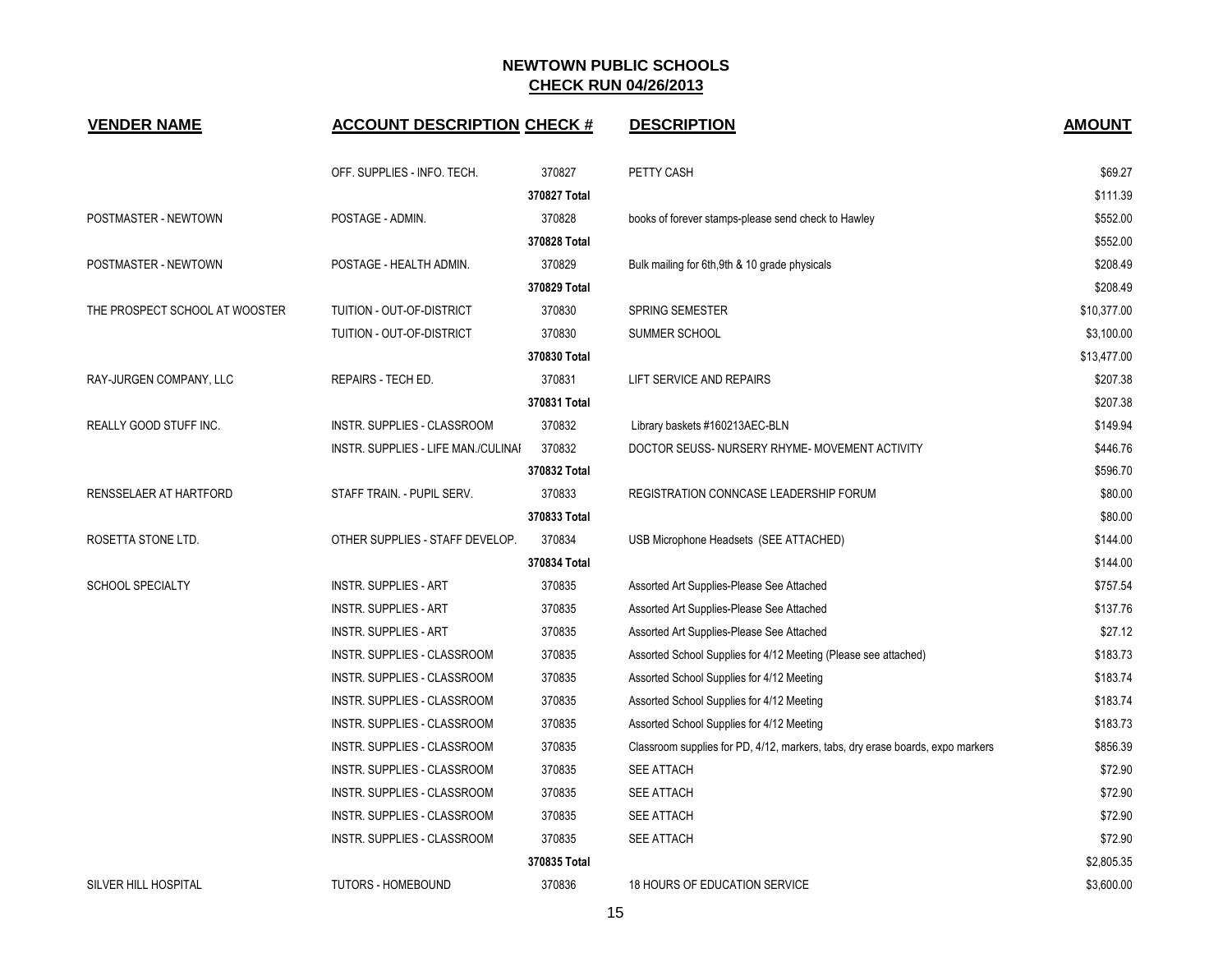| <b>VENDER NAME</b>             | <b>ACCOUNT DESCRIPTION CHECK #</b> |              | <b>DESCRIPTION</b>                                           | <b>AMOUNT</b> |
|--------------------------------|------------------------------------|--------------|--------------------------------------------------------------|---------------|
|                                |                                    | 370836 Total |                                                              | \$3,600.00    |
| SOUTHBURY PRINTING CENTRE, INC | CONTRACTED SERV. - SUPER.          | 370837       | SCHOOL LAYOUT PLANS GREAT NECK SCHOOL                        | \$64.75       |
|                                | OFF. SUPPLIES - SUPER.             | 370837       | <b>BC'S FOR HUMAN RESOURCES</b>                              | \$59.56       |
|                                | OFF. SUPPLIES - ADMIN.-MS          | 370837       | Employee desk plates. See attached quote and list of names.  | \$192.72      |
|                                |                                    | 370837 Total |                                                              | \$317.03      |
| THE SPEECH ACADEMY             | TUITION - OUT-OF-DISTRICT          | 370838       | SUMMER 2012 MEDIATED AGREEMENT                               | \$5,500.00    |
|                                |                                    | 370838 Total |                                                              | \$5,500.00    |
| STAPLES ADVANTAGE              | REPAIRS - TECH ED.                 | 370839       | LOGITECH Z323 SPEAKER SYSTEM ITEM-828011-MODEL 980-000354    | \$72.49       |
|                                |                                    | 370839 Total |                                                              | \$72.49       |
| STEPNEY HARDWARE INC.          | <b>B&amp;G SUPPLIES - MAINT.</b>   | 370840       | MAINT SUPPLIES 2012-2013                                     | \$19.97       |
|                                | <b>B&amp;G SUPPLIES - MAINT.</b>   | 370840       | MAINT SUPPLIES 2012-2013                                     | \$93.93       |
|                                | <b>B&amp;G SUPPLIES - MAINT.</b>   | 370840       | MAINT SUPPLIES 2012-2013                                     | \$30.88       |
|                                | <b>B&amp;G SUPPLIES - MAINT.</b>   | 370840       | MAINT SUPPLIES 2012-2013                                     | \$1.99        |
|                                | <b>B&amp;G SUPPLIES - MAINT.</b>   | 370840       | MAINT SUPPLIES 2012-2013                                     | \$6.78        |
|                                |                                    | 370840 Total |                                                              | \$153.55      |
| <b>SARA STRAIT</b>             | STAFF TRAIN. - CLASSROOM           | 370841       | <b>READ WRITING PROJECT</b>                                  | \$700.00      |
|                                |                                    | 370841 Total |                                                              | \$700.00      |
| TAX COLLECTOR NEWTOWN          | WATER - RIS.                       | 370842       | WATER BILL RIS 3RD QUARTER 2013                              | \$1,534.13    |
|                                |                                    | 370842 Total |                                                              | \$1,534.13    |
| TAX COLLECTOR NEWTOWN          | SEWER OPERATION & MAINT.           | 370843       | SEWER BILL RIS 3RD QUARTER 2013                              | \$1,013.10    |
|                                |                                    | 370843 Total |                                                              | \$1,013.10    |
| <b>TEACHER'S DISCOVERY</b>     | INSTR. SUPPLIES - WORLD LANG.      | 370844       | Items per attached order form.                               | \$197.97      |
|                                | INSTR. SUPPLIES - WORLD LANG.      | 370844       | Shipping                                                     | \$23.76       |
|                                |                                    | 370844 Total |                                                              | \$221.73      |
| TOM'S SERVICE LLC              | REPAIRS - CAFETERIA                | 370845       | <b>REPAIR BLODGETT C-OVEN</b>                                | \$75.00       |
|                                | REPAIRS - CAFETERIA                | 370845       | REPAIR HOBART DISHWASHER                                     | \$216.00      |
|                                |                                    | 370845 Total |                                                              | \$291.00      |
| <b>TRANE</b>                   | B&G CONTRACTED SERV.               | 370846       | RIS HVAC EQUIP SVC CONTRACT - 2012-2013 (YR. 5 OF 5)         | \$20,761.50   |
|                                | <b>B&amp;G CONTRACTED SERV.</b>    | 370846       | HVAC PREVENTIVE MAINT SVC AGREEMENT - 2012/2013 NHS          | \$20,631.50   |
|                                |                                    | 370846 Total |                                                              | \$41,393.00   |
| UNIVERSITY OF CONNECTICUT      | STAFF TRAIN. - CLASSROOM           | 370847       | REGISTRATION TO USING I PADS IN THE CLASSROOM- CANDI DIETTER | \$85.00       |
|                                |                                    | 370847 Total |                                                              | \$85.00       |